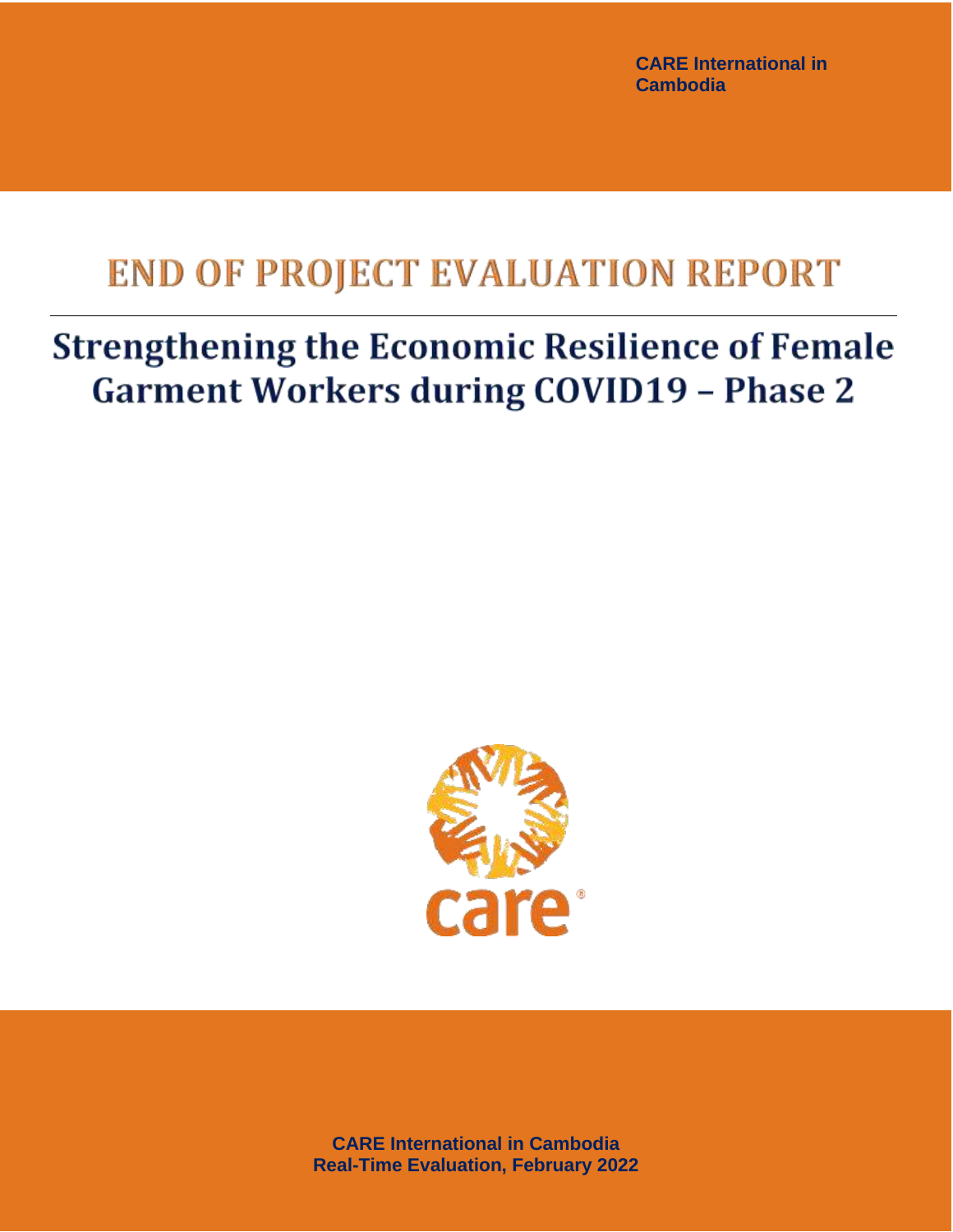## **Disclaimer**

-

All opinions expressed in this evaluation report are that of the evaluator (Real-Time Evaluation (RTE), Ratha Lork and Justin Flurscheim) or those interviewed (where indicated) and do not necessarily reflect the views of CARE International in Cambodia (CIC).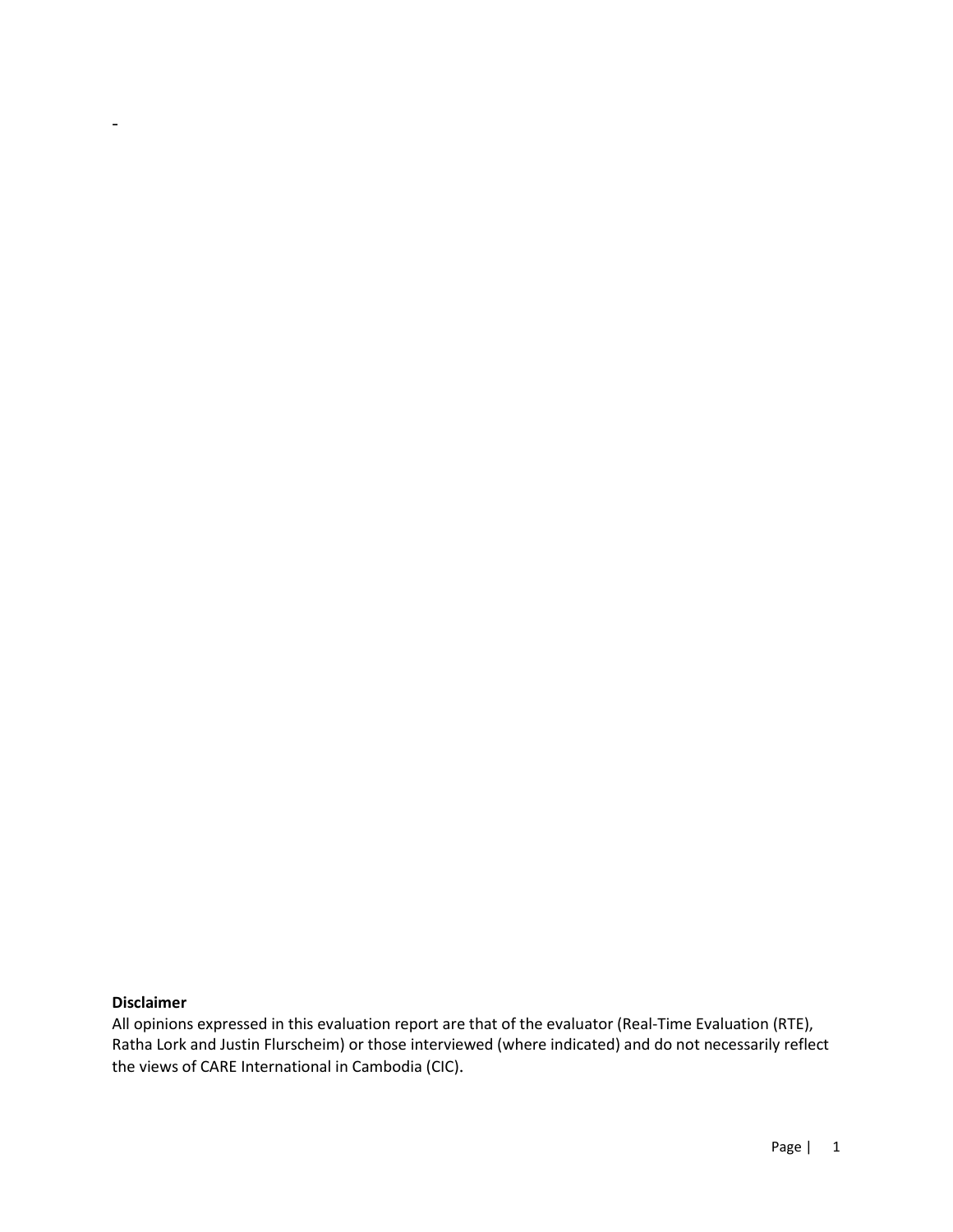# Table of Contents

| <b>ACRONYMS</b>                             | $\mathbf{2}$ |
|---------------------------------------------|--------------|
| <b>EXECUTIVE SUMMARY</b>                    | 3            |
| <b>INTRODUCTION</b><br>1.                   | 5            |
| <b>DESCRIPTION OF PROJECT</b>               | 5            |
| <b>PROJECT BACKGROUND</b>                   | 5            |
| <b>OBJECTIVE OF EVALUATION</b>              | 5            |
| <b>METHODOLOGY</b>                          | 6            |
| <b>DEMOGRAPHICS OF SURVEY</b>               | 7            |
| <b>ETHICAL CONSIDERATIONS</b>               | 8            |
| <b>COVID-19 PRECAUTIONS</b>                 |              |
| <b>LIMITATIONS</b>                          | 9            |
| <b>FINDINGS</b><br>2.                       | 10           |
| <b>CONCLUSION AND RECOMMENDATIONS</b><br>3. |              |
| <b>ANNEX 1: REFERENCES</b>                  | 23           |
| <b>ANNEX 2: EVALUATION QUESTIONNAIRES</b>   | 24           |
| <b>ANNEX 3: CASE STUDIES</b>                | 25           |

# List of Figures

# List of Tables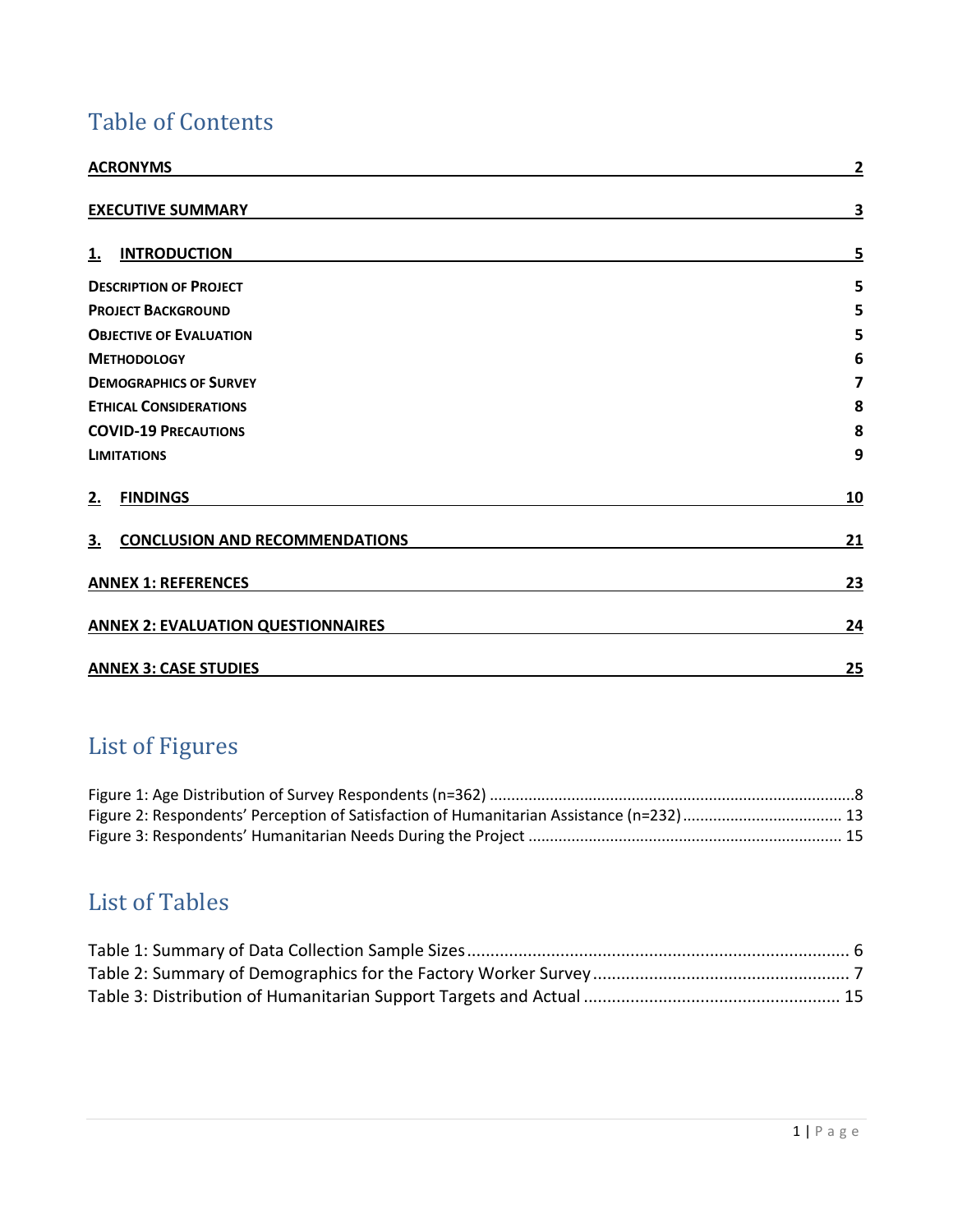# <span id="page-3-0"></span>Acronyms

| <b>Computer-Assisted Personal Interviewing</b>                                    |
|-----------------------------------------------------------------------------------|
| Cambodian Women For Peace and Development                                         |
| <b>Gender Based Violence</b>                                                      |
| Key Informant Interview                                                           |
| Local Authorities                                                                 |
| Monitoring, Evaluation and Learning                                               |
| Non-Governmental Organisation                                                     |
| <b>National Social Security Fund</b>                                              |
| Peer Educators                                                                    |
| Person Living with Disability                                                     |
| Strengthening the Economic Resilience of Female Garment Workers during<br>COVID19 |
|                                                                                   |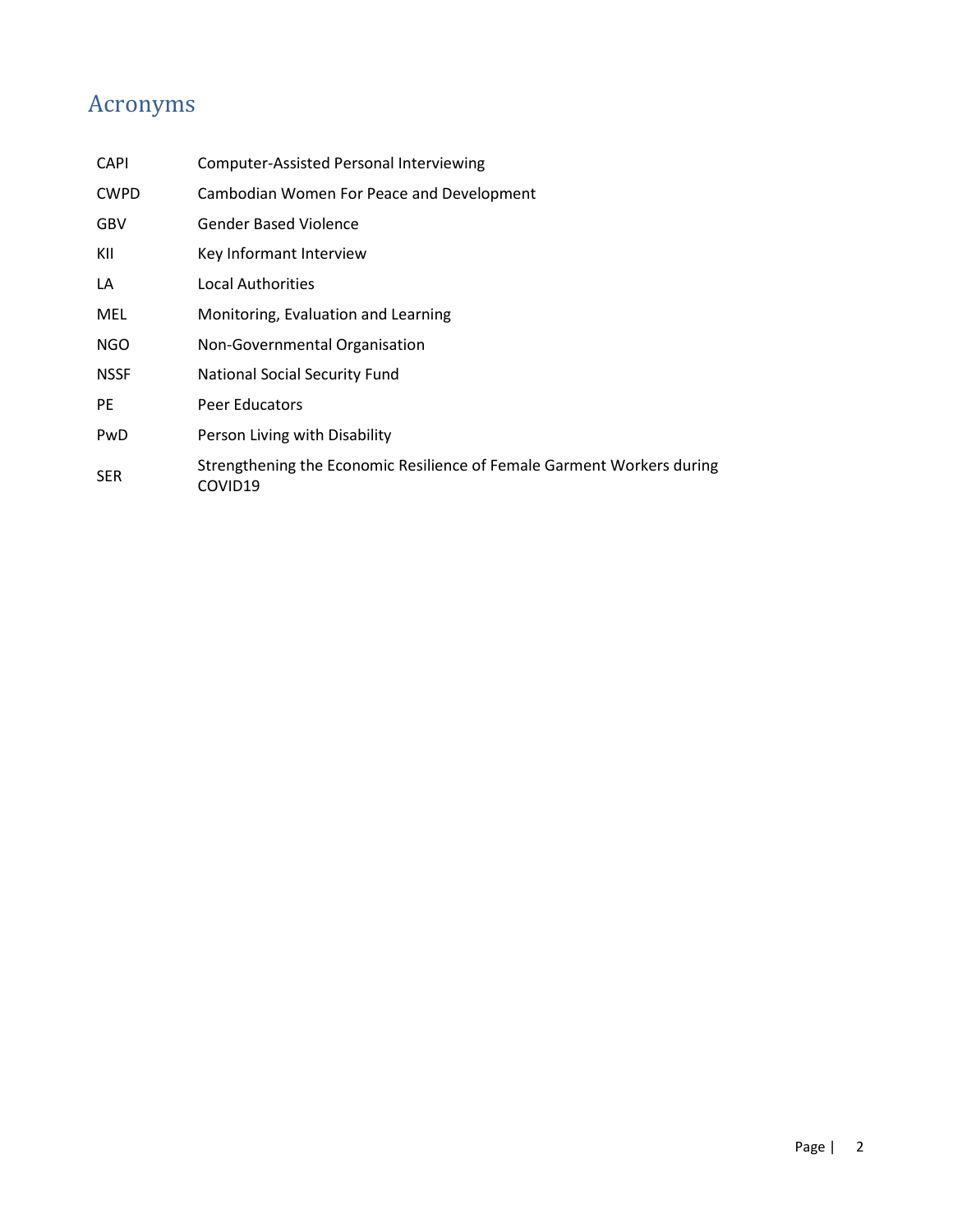# <span id="page-4-0"></span>Executive Summary

This is the End of Project Evaluation Report for the Strengthening the Economic Resilience of Female Garment Workers during COVID19 – Phase 2 (SER) Project which was implemented in Phnom Penh, Kandal and Kampong Speu provinces. The Project commenced in July 2021 and concluded in February 2022. The goal of the project was to strengthen the economic resilience of female garment workers who are socially and economically marginalized in Cambodia to cope with the negative impacts of COVID-19. In order to conduct the evaluation, data was collected through a comprehensive literature review and fieldwork. The literature review was conducted reviewing reports and documents from the SER Project and also other relevant external publications. The evaluation interviewed 400 people and was conducted in January 2022.

## **Findings**

| <b>Relevance</b>                                 | The project is highly relevant to and was specifically designed to       | Rating |  |
|--------------------------------------------------|--------------------------------------------------------------------------|--------|--|
| The extent to which the                          | address the needs of the project participants (factory workers), in      |        |  |
| project is suited to the                         | particular across the spectrum of the short, medium and long term.       |        |  |
| priorities and policies of                       | The project activities directly responded to needs identified by the     |        |  |
| the target group.                                | project participants themselves, resulting in the provision of           |        |  |
|                                                  | humanitarian and economic resilience support that was very practical     |        |  |
|                                                  | and beneficial.                                                          |        |  |
| <b>Effectiveness</b>                             | The project was able to fully achieve five out of six indicators (83%).  | Rating |  |
| The extent to which the                          | The one indicator that was not technically achieved was more a           | 4/5    |  |
| project achieves its                             | reflection the project's short time period. Nevertheless, the project    |        |  |
| objectives.                                      | overall was very effective and had met all its other outcome and         |        |  |
|                                                  | output/progress indicators. In terms of achievements, the project        |        |  |
|                                                  | addressed and supported humanitarian needs with reported high            |        |  |
|                                                  | level of satisfaction from project participants, while also increasing   |        |  |
|                                                  | awareness of GBV.                                                        |        |  |
| <b>Efficiency</b>                                | The project is projected to spend 98% of its budget, which is a very     | Rating |  |
| Measures the outputs of                          | positive result especially given the administrative delays encountered   | 4/5    |  |
| the project in relation to                       | that delayed the start of the project and the challenges to              |        |  |
| the inputs. Were                                 | implementation such as COVID-19 restrictions and lack of reliable        |        |  |
| activities cost-effective                        | means of communication with project participants. A delayed start to     |        |  |
| and achieved on time?                            | the project however meant not all activities could be completed on       |        |  |
|                                                  | time.                                                                    |        |  |
| Impact                                           | The project has been able to provide much need emergency                 | Rating |  |
| Significant changes in                           | humanitarian support and impart practical knowledge about social         | 5/5    |  |
| the target population,                           | protections, financial management and GBV with factory workers.          |        |  |
| positive or negative,<br>intended or unintended, | Additionally, the project has fostered the creation of networks          |        |  |
| brought about by the                             | between the project stakeholders and built the capacity of the project's |        |  |
| project's interventions.                         | service providers (peer educators and CWPD).                             |        |  |
| <b>Sustainability</b>                            | Despite being projected aimed providing short term emergency             | Rating |  |
| Benefits of the project                          | humanitarian support, the project was designed to build sustainability   | 5/5    |  |
| that are likely to                               |                                                                          |        |  |
| continue after donor                             | within the project participants (through economic resilience training)   |        |  |
| funding has been                                 | and through the infrastructures peer educators and local NGO partners    |        |  |
| withdrawn.                                       | (building their capacity to implement such project interventions).       |        |  |
|                                                  |                                                                          | 23/25  |  |
|                                                  | <b>Total Rating</b>                                                      | 92%    |  |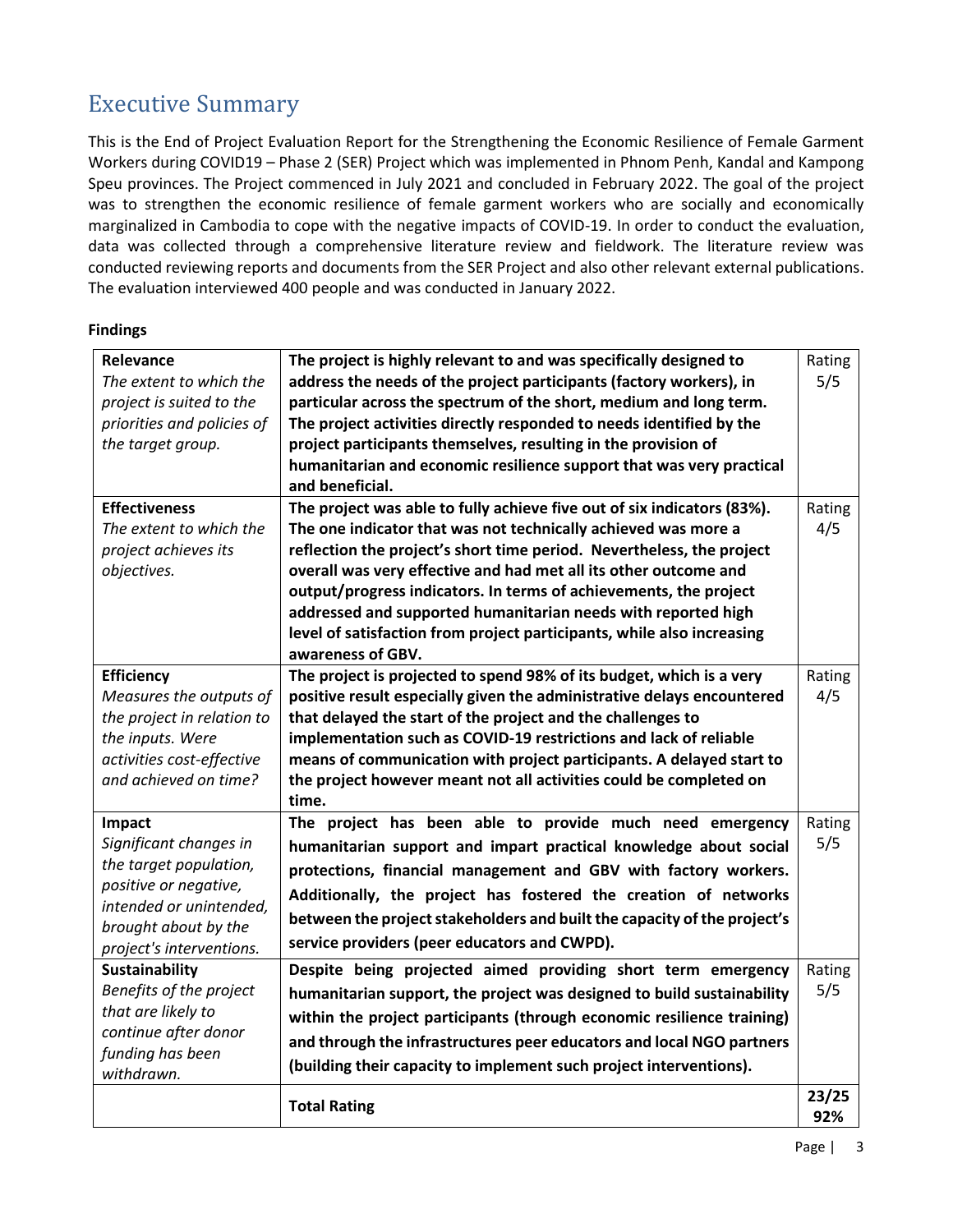#### **Key Lessons Learned**

- It should be noted that the project was not wholly a humanitarian type intervention project, which tend to have a short implementation period, rather the project had knowledge, capacity and resilience training elements which require a longer timeframe to implement. For this reason, as well as the delay to the start of the project and the impact of the COVID-19 pandemic, project staff were faced with a high workload within a challenging environment. Specifically, a longer time period would have given more time to prepare for project interventions such as the training, baseline and rapid situation assessment of the labour market. With more time the baseline and rapid situation assessment of the labour market could have been used to better tailor and inform the development of the training materials and curriculum.
- The focus on social protections in the project interventions was a relative new topic especially for factory workers, who are mostly only aware of the NSSF and the IDPoor. As highlighted as an unexpected result of the project, many project participants directing enquiries to local authorities about social protections. While local authorities are aware of social protections in general, they do not have detailed knowledge, especially since many social protections are administered at the national level and not at the village level. Therefore, more cooperation with local authorities should have been sought in order to prepare the local authorities for this situation.
- The delay in the signing the project's administrative contract, caused the project to miss opportunities to use the findings of the baseline survey and the rapid situation assessment of the labour market to better inform the development of the project's training activities.
- The evaluation found that while knowledge of GBV improved, the same was not the case for sexual harassment. Indeed, respondents who could not identify sexual harassment increased from 32% (114/356) at the baseline to 38% (139/362) at the endline. Project staff reported that this was not an unexpected finding as CARE's previous sexual harassment projects had encountered similar such resistance to changing attitudes.

#### **Recommendations**

- 1. CARE should consider continuing to use or producing more video training resources on topics such a financial literacy and social protection as these tools were well responded to by project participants. They also can easily be shared via social media and the internet for easy reference by project participants. To aid in the dissemination of such resources, the creation of Messenger or Telegram groups, should also be considered.
- 2. A hybrid project's like this that include humanitarian and capacity building elements should not have such a short project period (8 months). To ensure the sustainable effectiveness of the project and also to expand the scope and reach of such project, a period of at least 2 or 3 years should be considered.
- 3. A similar project that focuses on training the community on social protections, should involve cooperation and collaboration from multiple levels of government (local, sub-national and national). Given the social protection schemes involve a multitude of government departments and levels, incorporating widespread government collaboration, will ensure that each level is able to participate actively and effectively in the project.
- 4. Future projects that involve trainings on GBV and sexual harassment, should assess the time and focus allocated to sexual harassment by trainers. Given that that evaluation found sexual harassment understanding to have worsened, future project designs need to reconsider how to best improve the curriculum's ability to address gender norms and cultural bias.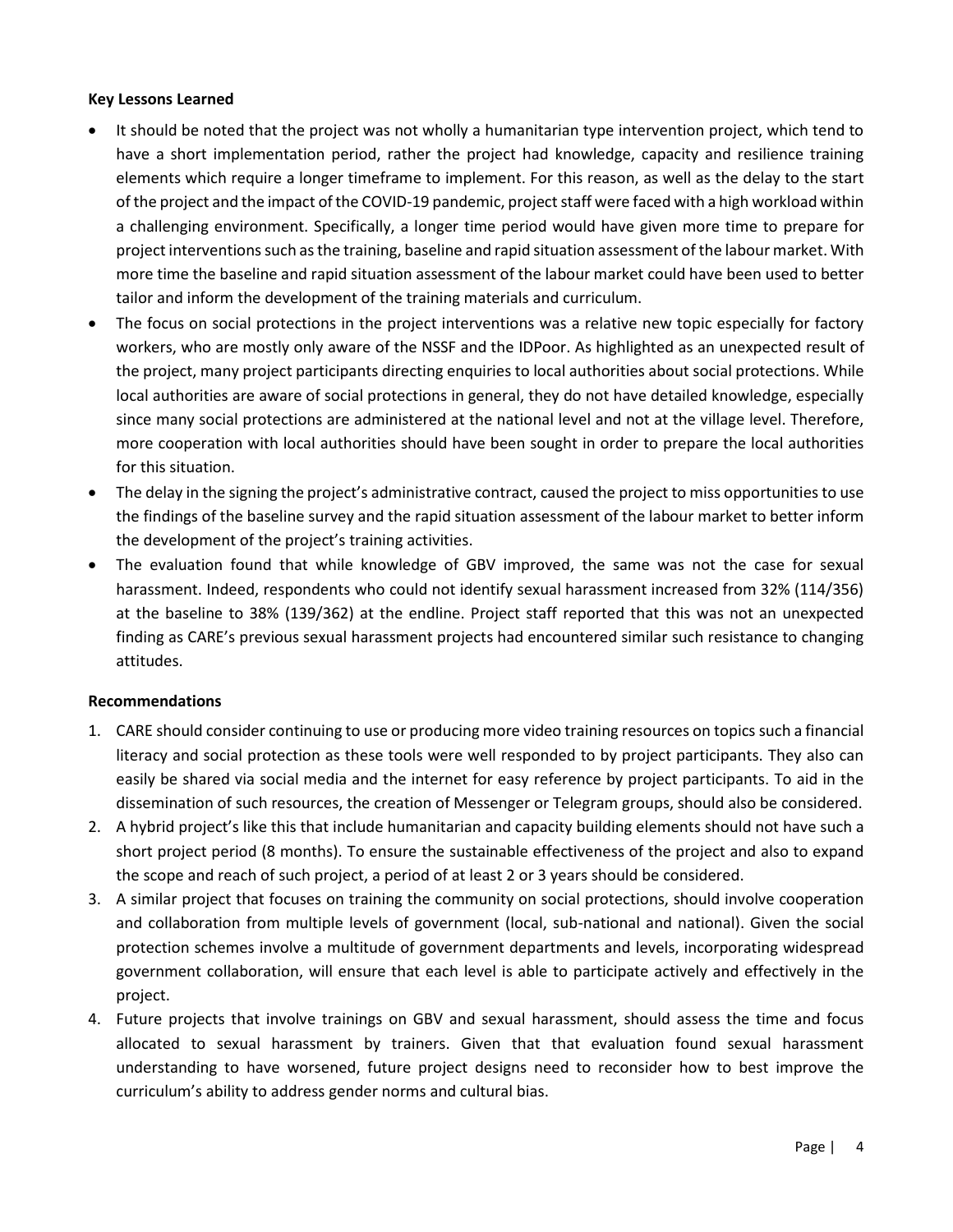# <span id="page-6-0"></span>1. Introduction

# <span id="page-6-1"></span>Description of Project

| <b>Project Name:</b>         | Strengthening the Economic Resilience of Female Garment Workers during COVID19<br>$-$ Phase 2 (SER)                                                                                                                                                                                                                                                                                                                                                                                                          |  |  |  |
|------------------------------|--------------------------------------------------------------------------------------------------------------------------------------------------------------------------------------------------------------------------------------------------------------------------------------------------------------------------------------------------------------------------------------------------------------------------------------------------------------------------------------------------------------|--|--|--|
| <b>Project Period:</b>       | July 2021 - February 2022 (8 months)                                                                                                                                                                                                                                                                                                                                                                                                                                                                         |  |  |  |
| <b>Project Implementing</b>  | Cambodian Women For Peace and Development (CWPD)                                                                                                                                                                                                                                                                                                                                                                                                                                                             |  |  |  |
| Partner:                     |                                                                                                                                                                                                                                                                                                                                                                                                                                                                                                              |  |  |  |
| <b>Project Area:</b>         | Phnom Penh, Kandal and Kampong Speu, Cambodia                                                                                                                                                                                                                                                                                                                                                                                                                                                                |  |  |  |
| <b>Project Participants:</b> | 4,500 female and 500 male workers who have been suspended, laid-off or are<br>working reduced hours in the garment factories                                                                                                                                                                                                                                                                                                                                                                                 |  |  |  |
| <b>Project Objective:</b>    | To strengthen the economic resilience of female garment workers who are socially<br>and economically marginalized in Cambodia to cope with the negative impacts of<br>COVID-19.<br>The project will prioritise working with female garment workers who are socially<br>and economically marginalised during the pandemic. This includes ex-garment<br>workers who have lost their jobs/are suspended, those who are working but on<br>reduced working hours and income and those in lockdown and quarantine. |  |  |  |
| <b>Outcomes:</b>             | <b>Outcome 1:</b> Female garment workers have increased knowledge and skills to cope<br>with the economic impacts of COVID19<br><b>Outcome 2:</b> Female garment workers have improved access to skills building and<br>alternative livelihood opportunities                                                                                                                                                                                                                                                 |  |  |  |

# <span id="page-6-2"></span>Project Background

The COVID19 situation in Cambodia has shifted significantly since February 2021, with rising cases in Phnom Penh and elsewhere, and the implementation of new government restrictions on everyday life. Restrictions have been extended into September and some restrictions may continue for many months. COVID-19 has resulted in significant loss of income for female garment workers – with many being suspended and losing their jobs. While factories have started to open again, there are still a significant number of ex-garment workers who remain out of work. CIC will remain adaptive, implementing what is possible during periods where restrictions are in place and collaborating closely with local authorities to ensure the safe and efficient delivery of activities.

The project aims to strengthen the economic resilience of female garment workers who are socially and economically marginalized in Cambodia to cope with the negative impacts of COVID-19. Funded by GIZ, CARE International in Cambodia will work with a local partner to support to 4,500 female garment workers alongside 500 men and boys. Participants will be workers who have been suspended or laid-off from factories, those that are working in the factories but on reduced hours and income, and workers in quarantine and living in red zones, under three provinces Phnom Penh, Kandal and Kampong Speu.

# <span id="page-6-3"></span>Objective of Evaluation

The objective of the evaluation is to have a better understanding on impacts of the project on COVID-19 pandemic affected garment factory workers. The evaluation will measure the changes and impact of the project in the short implementation period. It is also aiming to provide a set of recommendations for the future interventions for the impacted groups and especially factory workers.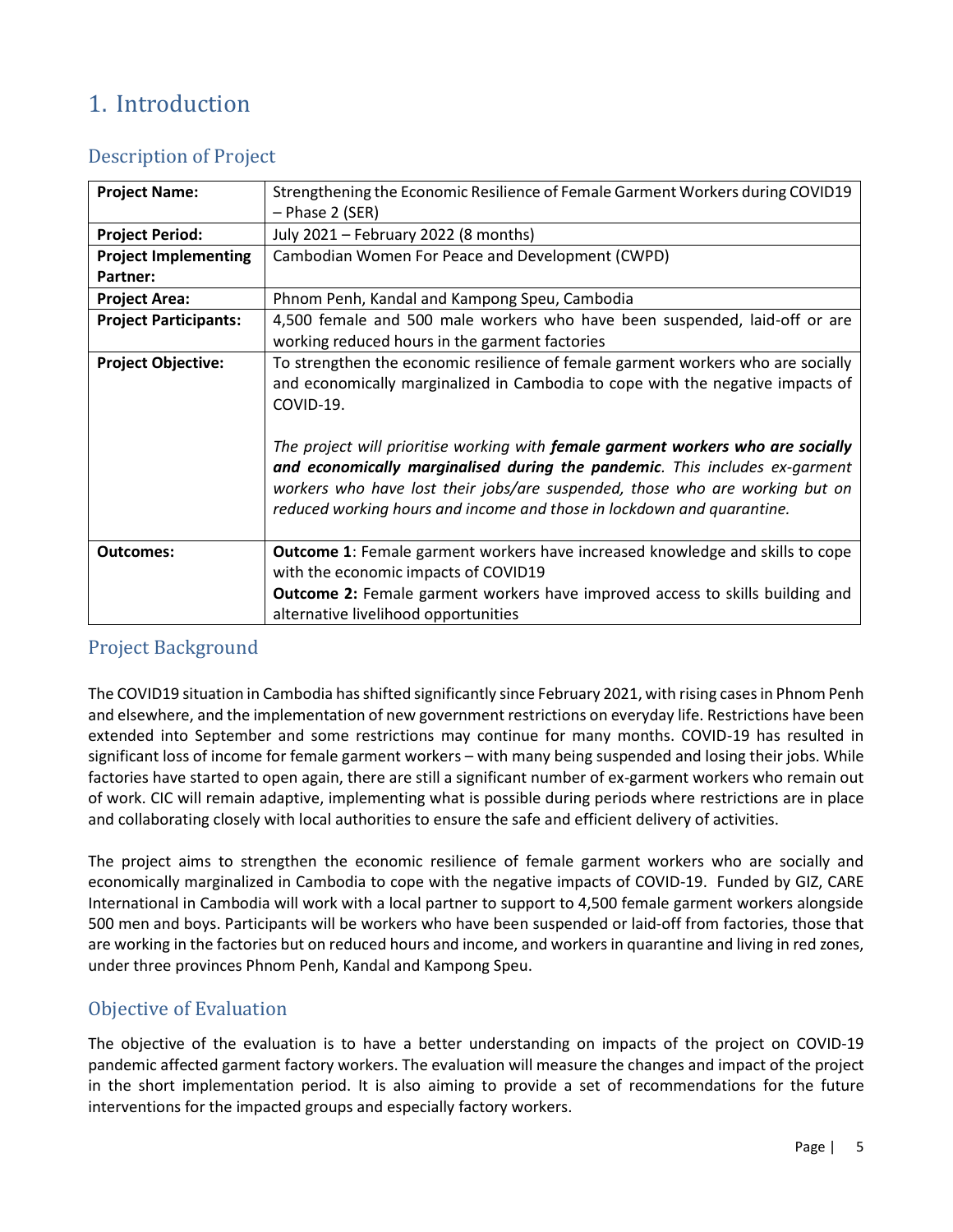To conduct the end of project evaluation to measure changes based on the baseline value of indicators, and assess the project implementation based on evaluation criteria – relevance, effectiveness, efficiency, impact and sustainability.

## <span id="page-7-0"></span>Methodology

## **Desk Review**

The baseline commenced with a desk review of key documents shared by CARE covering the SER project. See Annex 1 for a list of these reference documents. The desk review helped familiarise the evaluation team with the SER project and informed the design of the research methodologies.

#### **Evaluation Sample Size**

A mixed method approach was utilised, consisting of a household survey and key informant interviews (KII) through computer-assisted personal interviewing (CAPI) (See Table 1 below). In total 400 project participants, stakeholders and project staff were interviewed for this evaluation. The survey sample size of factory workers was 362, which represents a 95% confidence level and 5% of margin error for a total beneficiary population of 4,500 factory workers. Only workers participating in Phase 2 of the project were interviewed (not workers who participated in Phase 1). The survey was conducted across three provinces: Phnom Penh (50%), Kandal (25%) and Kampong Spue (25%). The evaluation employed a longitudinal study (aiming to collect data from the same respondents for the baseline survey) in order to compare and measure changes in the beneficiaries and measure the impact of the project.

<span id="page-7-1"></span>

|                                                       | <b>Sample</b><br><b>Selection</b> | <b>Survey</b> |                |                               |                 |
|-------------------------------------------------------|-----------------------------------|---------------|----------------|-------------------------------|-----------------|
| <b>Type of Beneficiaries</b>                          |                                   | Phnom<br>Penh | <b>Kandal</b>  | <b>Kampong</b><br><b>Spue</b> | KII             |
| Factory Workers (female)                              | Purposive                         | 178           | 83             | 73                            |                 |
| Factory Workers (male)                                | Purposive                         | 6             | 6              | 16                            |                 |
| Peer Educators (PE)                                   | Purposive                         | 4             | $\mathfrak{p}$ | 3                             | 9<br>(9 female) |
| Local Authorities (LA)                                | Purposive                         | 2             |                | 4                             | 6<br>(2 female) |
| Humanitarian Assistance<br><b>Selection Committee</b> | Purposive                         |               |                |                               | 4<br>(4 female) |
| <b>CARE Project Staff</b>                             | Purposive                         |               |                |                               | 3<br>(2 female) |
| <b>CPWD Project Staff</b>                             | Purposive                         |               |                |                               | (1 female)      |
| <b>Total</b>                                          |                                   | 190           | 91             | 96                            | 23              |

## **Table 1: Summary of Data Collection Sample Sizes**

Data collection was conducted in January 2022.

Based on the TOR and consultation with project staff the following data collection tools were developed for the baseline (see Annex 2):

- 1. Survey for Factory Workers
- 2. KII for Peer Educators and Local Authorities
- 3. KII for Humanitarian Assistance Selection Committee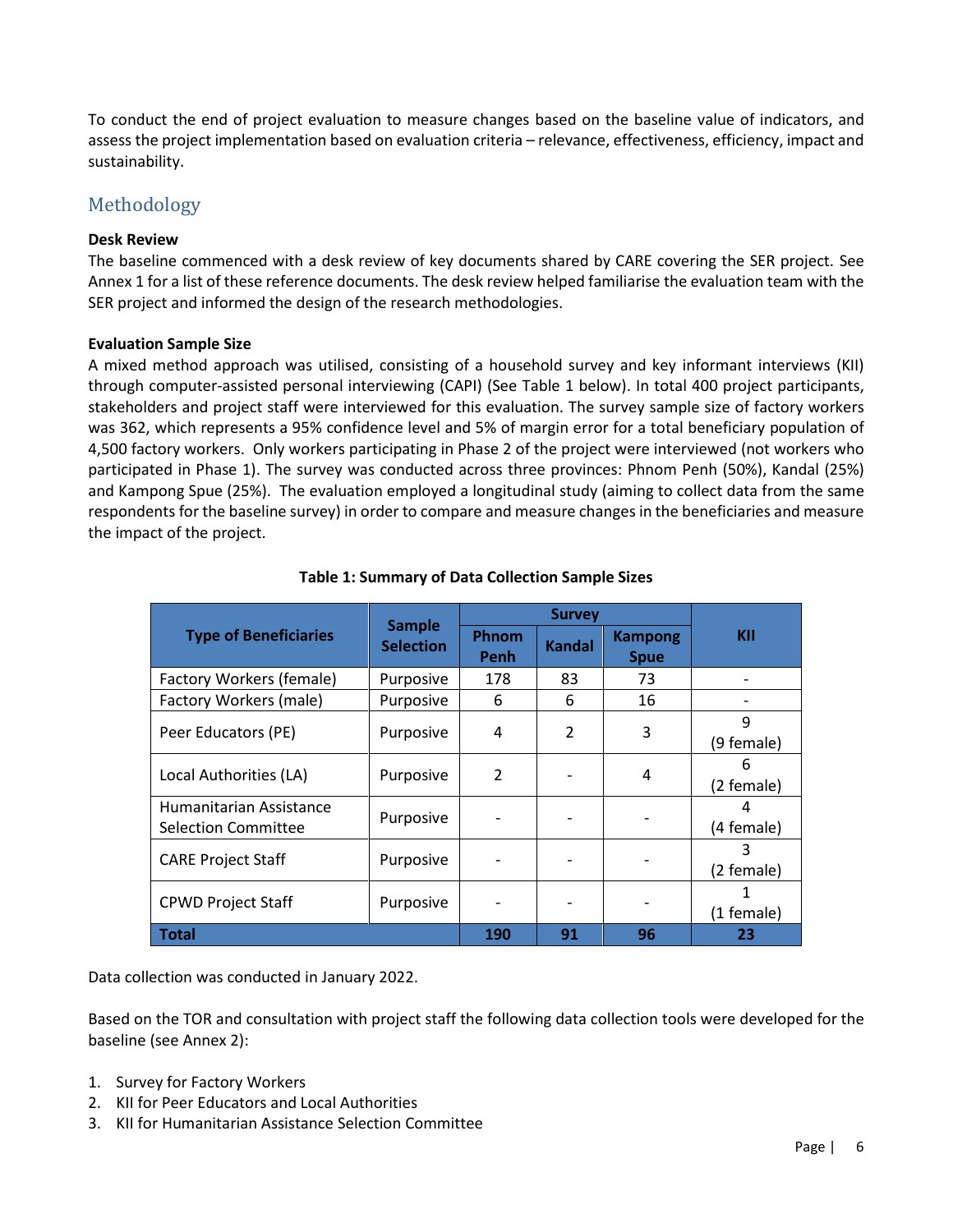# <span id="page-8-0"></span>Demographics of Survey

<span id="page-8-1"></span>The majority of survey respondents were female (92%), married (58%) and an average age of 32 years. Only 18% of respondents had an ID Poor card and only 2% were living with a disability. Notably…. 6

|                                           | <b>Total: 362</b>                       |  |  |
|-------------------------------------------|-----------------------------------------|--|--|
| <b>Respondents</b>                        | Female: 334 (92%)                       |  |  |
|                                           | Male: 28 (8%)                           |  |  |
|                                           | Average: 32 years                       |  |  |
|                                           | Min: 18 years                           |  |  |
| Age                                       | Max: 60                                 |  |  |
|                                           | Standard deviation: 8.1                 |  |  |
|                                           | Married/domestic partnership: 193 (53%) |  |  |
|                                           | Married/live far away 16 (4%)           |  |  |
| <b>Marital status</b>                     | Single: 87 (24%)                        |  |  |
|                                           | Single mother with children 37 (10%)    |  |  |
|                                           | Divorced: 13 (4%)                       |  |  |
|                                           | Widowed: 16 (4%)                        |  |  |
|                                           | Incomplete primary: 163 (45%)           |  |  |
|                                           | Incomplete lower secondary: 112 (31%)   |  |  |
|                                           | Completed primary: 24 (7%)              |  |  |
|                                           | Incomplete upper secondary: 15 (4%)     |  |  |
| <b>Highest education Level</b>            | Complete lower secondary: 12 (3%)       |  |  |
|                                           | No formal school: 23 (6%)               |  |  |
|                                           | Complete upper secondary: 10 (3%)       |  |  |
|                                           | Higher than secondary: 3 (1%)           |  |  |
|                                           | Kampong Spue: 89 (25%)                  |  |  |
| Location                                  | Kandal: 89 (25%)                        |  |  |
|                                           | Phnom Penh: 184 (50%)                   |  |  |
|                                           | Total: 64 (18%)                         |  |  |
|                                           | Level 1: 22 (6%)                        |  |  |
| <b>ID Poor</b>                            | Level 2: 42 (12%)                       |  |  |
|                                           | Kampong Spue: 10 (3%)                   |  |  |
|                                           | Kandal: 29 (8%)                         |  |  |
|                                           | Phnom Penh: 25 (7%)                     |  |  |
| Person living with disabilities (PwD)     | Some difficulties: 151 (362)            |  |  |
| (As indicated in at least one category of | A lot of difficulties: 8 (2%)           |  |  |
| the Washington Set Questions)             |                                         |  |  |
|                                           | 3 shots: 255 (70%)                      |  |  |
| <b>COVID-19 vaccination status</b>        | 2 shots: 86 (24%)                       |  |  |
|                                           | 1 shot: 10 (3%)                         |  |  |
|                                           | 0 shots: 11 (3%)                        |  |  |

## **Table 2: Summary of Demographics for the Factory Worker Survey**

Most respondents were in the age group 30-44 years (54%) and 18-29 years (40%) with the remainder in the 45- 64 years (6%) age group.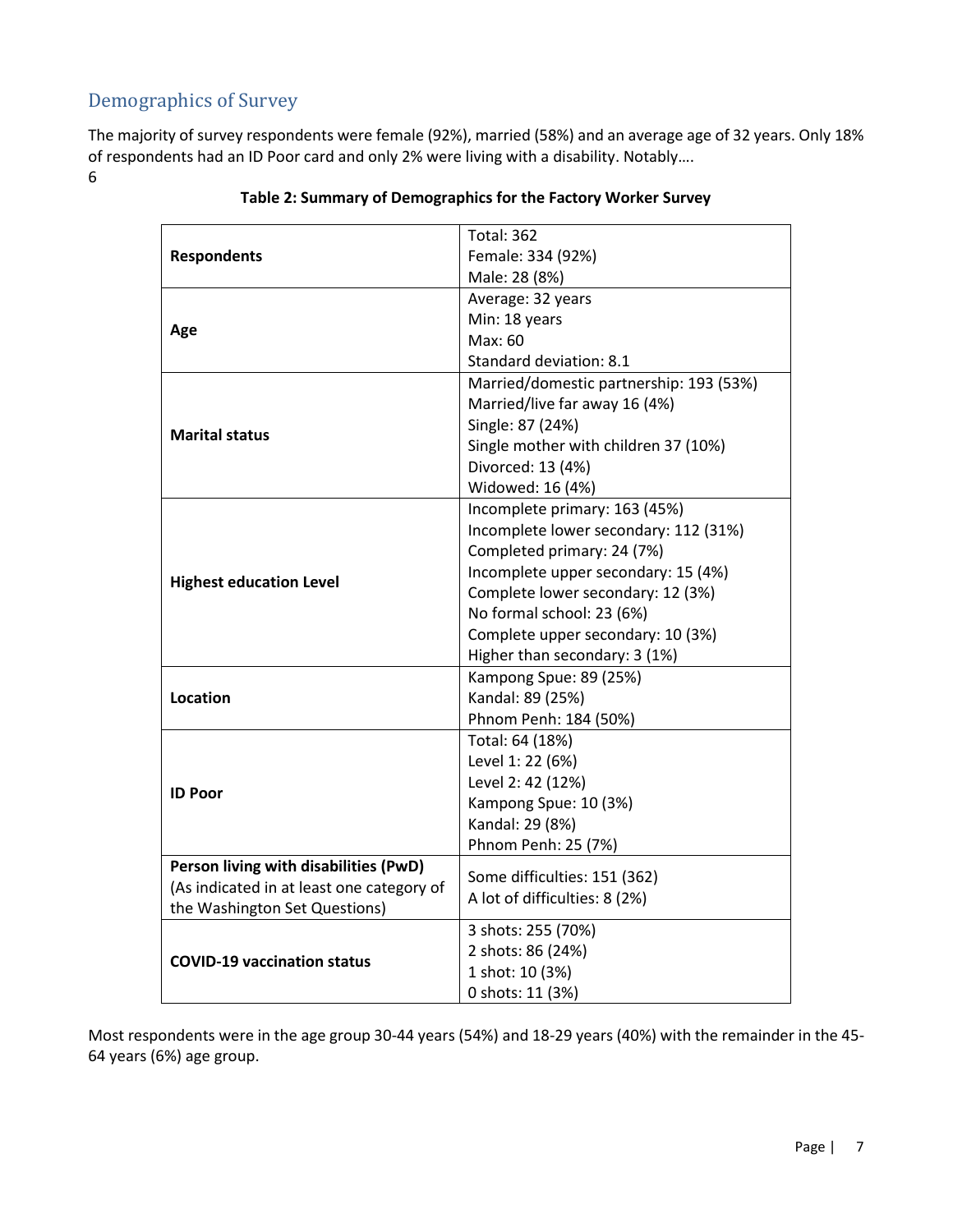<span id="page-9-2"></span>

**Figure 1: Age Distribution of Survey Respondents (n=362)**

# <span id="page-9-0"></span>Ethical Considerations

The evaluation was conducted the data collection adhering to ethical protocolsincluding following CARE's policy on the Prevention of Sexual Harassments Exploitation and Abuse (PSHEA) to ensure the safety of all respondents. Protocols included:

- Obtaining and documenting full and informed consent (oral) from respondents prior to commencing interviews.
- Ensuring respondents understand the research, its objectives and purpose and who it benefits.
- Adhering to a "Do no harm principle" to avoid exposing people to additional risks through the actions of the research.
- Adhering to anti-harassment policy to ensure that enumerators treat respondents with the utmost respect and do not harass respondents on the basis of race, color, religion, sex, sexual orientation, national origin, age, disability, marital status, parental status, political affiliation or any other basis.
- Informing respondents that participation is totally voluntary, that they do not have to answer specific questions if they feel uncomfortable and that they can stop the interview at any time without giving reason.
- Given the sensitive nature of some questions referring to gender-based violence, the interviews included further information regarding the possibility of discussing difficult topics that may make them feel sad or uncomfortable. Further information was made available to the respondent in the form of referrals to counselling, protection and medical services. Contact details of relevant NGOs referrals will be printed on small discreet cards for the respondents to take with them.
- Interviews tools incorporate questions from CARE's Feedback and Accountability Mechanism (FAM) Assessment Guide, explicitly providing respondents with a confidential opportunity to provide feedback, commentary or report any inappropriate conduct by project staff. The evaluation team was also trained on reporting protocols, understanding how to receive and report any such complaints.

# <span id="page-9-1"></span>COVID-19 Precautions

In order to ensure the safety of the data collection team and respondents being interviewed COVID-19 protection measures were adhered to during the field research, such as: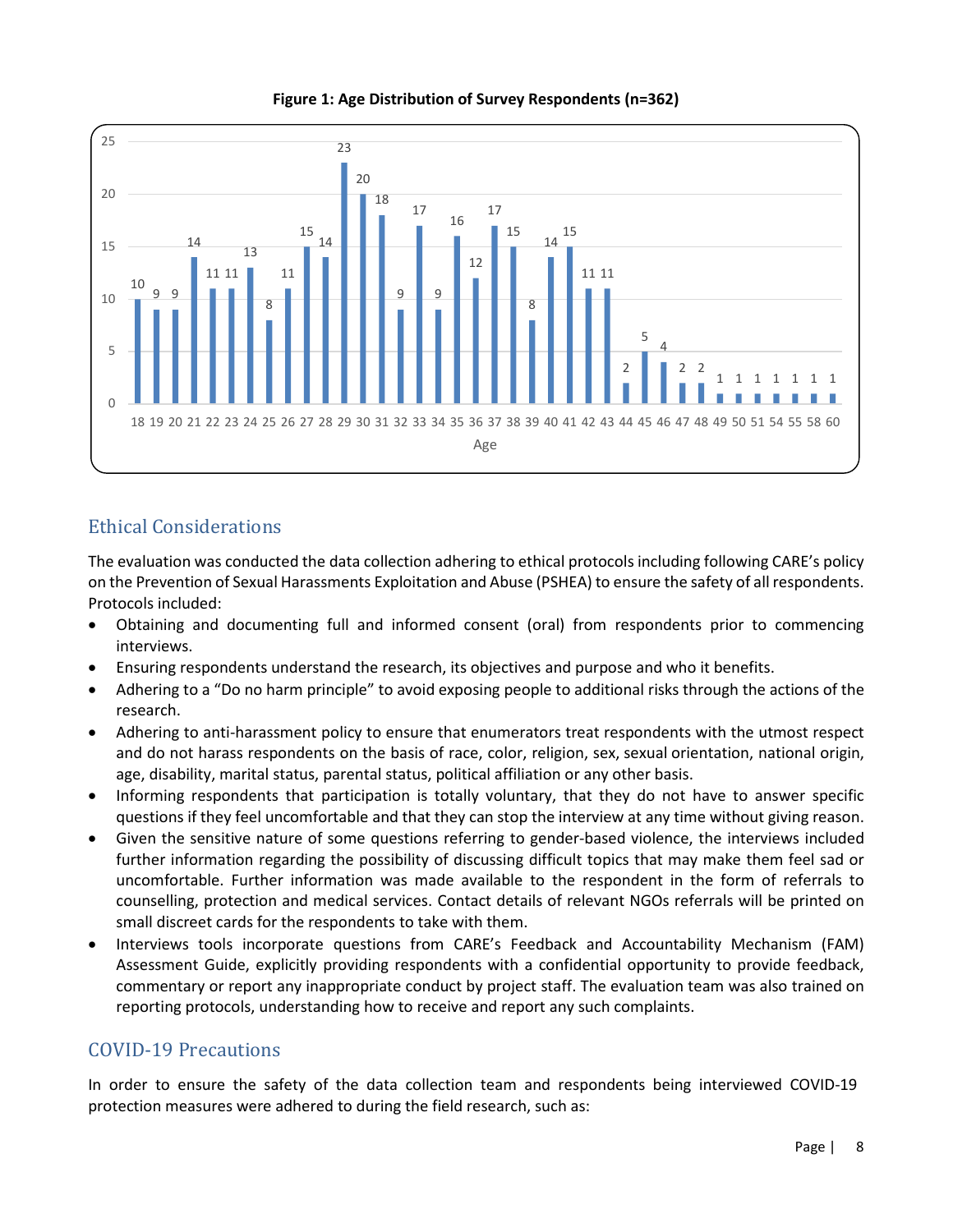- Wearing of face masks by all data collectors and all respondents.
- Interviews where possible to be conducted in an open-air space or in a room with no more than 3 people present.
- Social distancing to be observed by all data collectors, keeping 1.5 metres away from others and respondents
- Avoid any physical contact such as handshaking, hugs etc.
- Observe good hand, sneeze and cough hygiene.
- Data collectors to be provided with alcohol-based hand rub to be used before and after each interview.
- Eating of meals must be outside with no shared food or utensils.
- All data collectors to have at least two doses of a COVID-19 vaccination.
- At the first sign of suspicious symptoms, the data collectors will undertake a COVID-19 rapid test to ensure that the respondents and data collection teams are safe.

## <span id="page-10-0"></span>Limitations

The evaluation methodology had initially aimed to employ a longitudinal study (aiming to collect data from the same respondents for the baseline and endline surveys) in order to compare and measure changes in the beneficiaries and measure the impact of the project. It was anticipated that some respondents for the baseline may move or not be contactable. To mitigate this risk enumerators were specifically trained to explain to respondents the required commitment to the longitudinal study (i.e. being surveyed again in Jan 2022) and how it will greatly assist in improving the garment factory workers. Nevertheless, during the endline survey of factory workers 24% (87/362) of respondents were not contactable (phone disconnected, alternative phone number given or respondent was busy). To mitigate the loss of directly comparable data, the research team found replacement respondent who all were project participants and therefore had knowledge and were directly impacted by the project activities.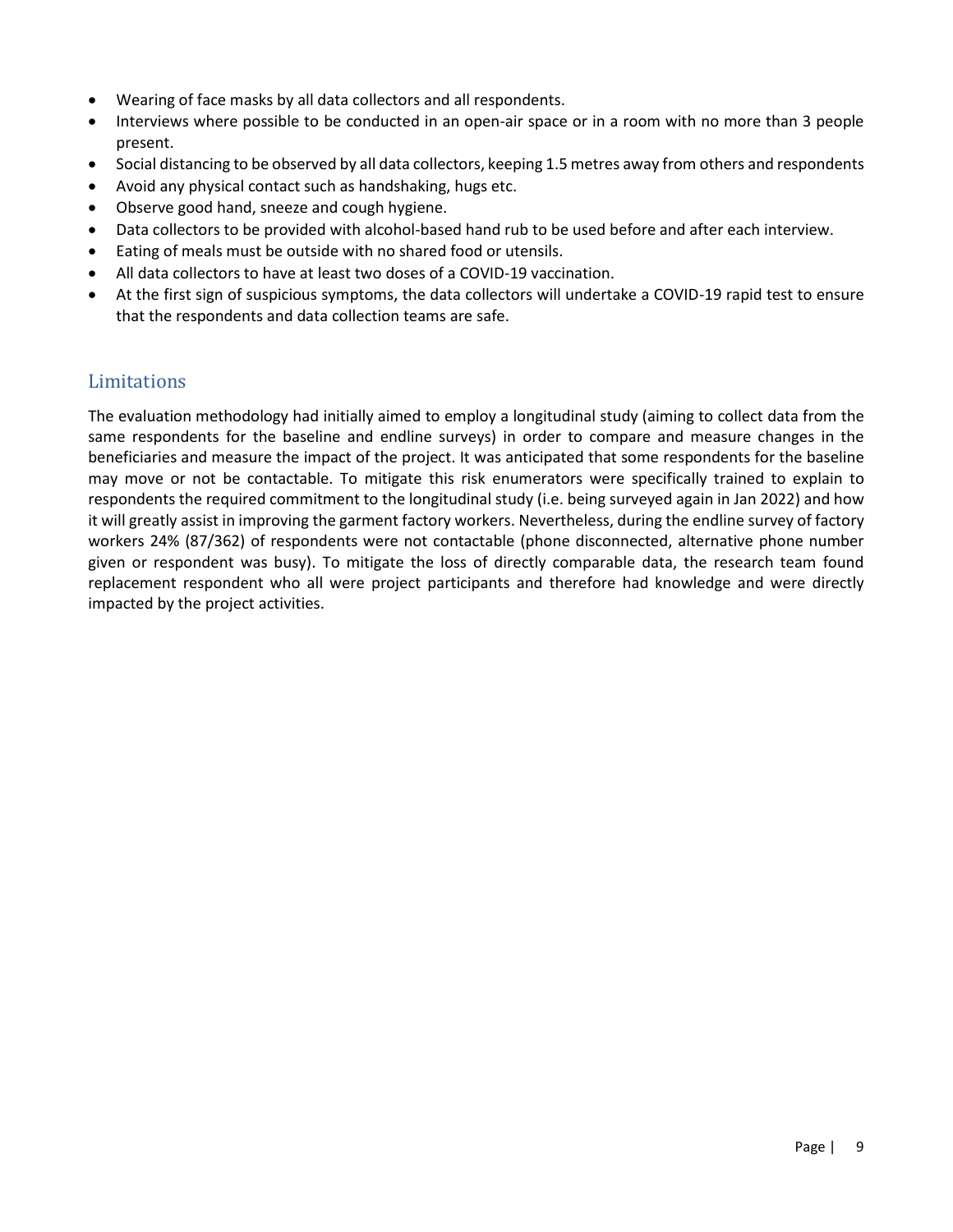# <span id="page-11-0"></span>2. Findings

The findings of the evaluation are presented in the table below addressing the evaluation criteria (relevance, effectiveness, efficiency, impact, sustainability and key lessons learned) and the relevant key evaluation questions for each criterion. Based on the findings of the evaluation an indicative rating is given for each of the main evaluation criterion (relevance, effectiveness, efficiency, impact and sustainability), to provide an assessment of the project's achievement. A five-point scale is uttlised to reflect the ratings:

|   | Fail - does not satisfy any evaluation questions/criterion            |
|---|-----------------------------------------------------------------------|
|   | Poor – satisfies some evaluation questions/criterion                  |
| 3 | Adequate - average level of satisfying evaluation questions/criterion |
| 4 | Good - satisfies most of the evaluation questions/criterion           |
|   | Very good - satisfies all of the evaluation questions/criterion       |

| <b>Evaluation</b><br><b>Question</b> | Relevance - Rating 5<br>The extent to which the project is suited to the priorities of the project beneficiaries.                                                                                                                                                                                                                                                                                                                              |  |  |
|--------------------------------------|------------------------------------------------------------------------------------------------------------------------------------------------------------------------------------------------------------------------------------------------------------------------------------------------------------------------------------------------------------------------------------------------------------------------------------------------|--|--|
|                                      | The project is highly relevant to and was specifically designed to address the needs of the<br>project participants (factory workers), in particular across the spectrum of the short, medium<br>and long term. The project activities directly responded to needs identified by the project<br>participants themselves, resulting in the provision of humanitarian and economic resilience<br>support that was very practical and beneficial. |  |  |
| <b>Evaluation</b>                    |                                                                                                                                                                                                                                                                                                                                                                                                                                                |  |  |
| <b>Question 1:</b>                   | Is the project relevant to the project participants and does it respond to their needs?                                                                                                                                                                                                                                                                                                                                                        |  |  |
| <b>Relevance</b>                     |                                                                                                                                                                                                                                                                                                                                                                                                                                                |  |  |

As outlined in the SER project's proposal the impact of the COVID-19 pandemic has resulted in significant loss of income for female garment workers (either being suspending, losing jobs, or working reduced hours). This situation has opened up workers to abuse of their workers' rights, not receiving their legal entitlements (such as severance pay) or accessing social protections; forcing workers to find alternatives income sources; increased their vulnerability to gender-based violence (GBV) and suffering under strict government lockdown restrictions.

The project's baseline survey, was able corroborate and support this situation analysis, finding that 97% of respondents had either lost their jobs (or their partner did), had reduced work hours/days or were temporarily suspended when the COVID-19 pandemic hit in February 2020. In additional to job loss, the respondents faced hardships such living in a red or yellow lockdown zone (71%) or being in quarantine (50%) during the COVID-19 lockdown periods; as a result, respondents were spending lots of their time worrying (40%) or not being able to afford to buy food (38%) and not being able to repay loans (36%). The main (non-financial) humanitarian needs of respondents were non-food items (42%), sanitary products (41%), food (40%) and medicine (37%). With regards to gender most respondents (67%) did not know what is meant by gender or what is meant by GBV (65%).

The evaluation has found that the SER project is highly relevant to the needs of the project participants. In particular, the project activities appropriately addressed the various needs of the project participants, through the short, medium and long term: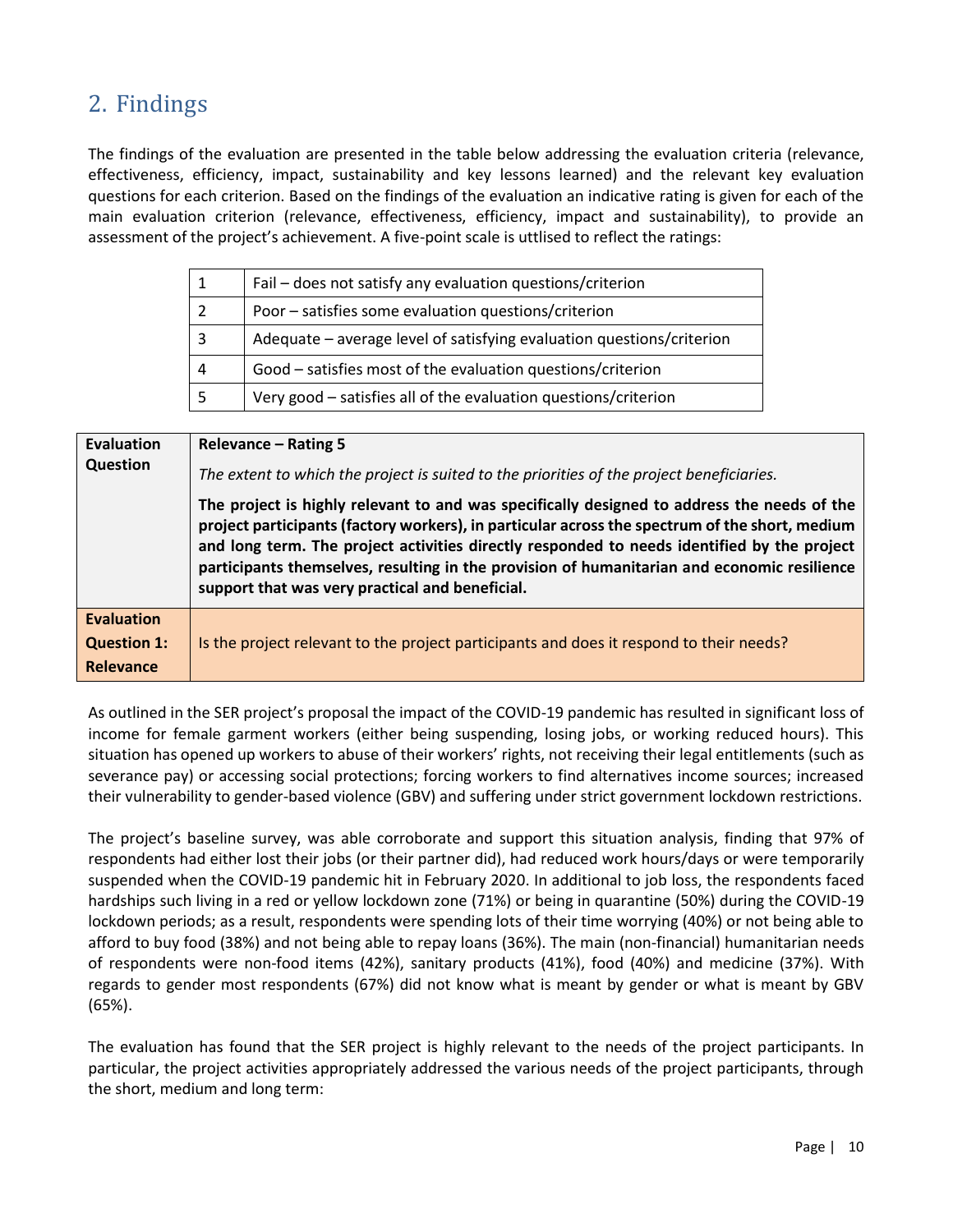- (Short term) Providing small grants (for essential supplies, food, child support, sanitary products) to the most marginalised/vulnerable workers to meet their humanitarian needs as identified by the situation analysis and baseline survey.
- (Medium term) Building economic resilience in workers through training on their workers' rights, awareness of social protections, financial management and prevention of GBV. This training directly addresses the identified needs of worker who are made vulnerable through job loss and income insecurity.
- (Long term) Conducting a rapid situation assessment of the labour market to better understand the mediumlong term impact of COVID-19 on the labour market in Cambodia. This assessment will provide insights into the job and self-employment opportunities for female urban migrants living in and around Phnom Penh. This activity addresses the long-term need for workers to make informed decisions about their future livelihoods.

The evaluation survey also found that 99% of the respondents had little or no previous knowledge of the training topics, with 99% of respondents reporting satisfaction in the training given by the project. Furthermore, 96% reporting that they have already been able to practically use the skills/knowledge that they learned. The topics of financial management (95%) and gender-based violence/sexual harassment (64%) being the most utilised.

*"This project was timely in really helping to alleviate the difficulties experienced by workers, as well as facilitating activities conducted by the Royal Government to address problems in society." [CWPD, KII]*

*"If they [the workers] know how to manage their finances, and spend incorrectly it will impact to the family's economic situation. The project training provided to them more knowledge to help them know how to spend their money correctly and make their family economics better."*

*The project helped [workers] know about social protection services when they get sick, if they have ID Poor and NSSF it will help them not spending their money for hospitals.*

*In my community there is more violence related to gender, and they also need more support when problems happen in their family." [LAs, KII]*

| <b>Evaluation</b>    | <b>Effectiveness - Rating 4</b>                                                                                                                                                                                                                                                                                                                                                                                                                                                                                       |  |  |
|----------------------|-----------------------------------------------------------------------------------------------------------------------------------------------------------------------------------------------------------------------------------------------------------------------------------------------------------------------------------------------------------------------------------------------------------------------------------------------------------------------------------------------------------------------|--|--|
| Criteria             | The extent to which the project achieves its objectives.                                                                                                                                                                                                                                                                                                                                                                                                                                                              |  |  |
|                      | The project was able to fully achieve five out of six indicators (83%). The one indicator that<br>was not technically achieved was more a reflection the project's short time period.<br>Nevertheless, the project overall was very effective and had met all its other outcome and<br>output/progress indicators. In terms of achievements, the project addressed and supported<br>humanitarian needs with reported high level of satisfaction from project participants, while<br>also increasing awareness of GBV. |  |  |
| <b>Evaluation</b>    |                                                                                                                                                                                                                                                                                                                                                                                                                                                                                                                       |  |  |
| <b>Question 2:</b>   | To what extent has the project achieved its outcomes?                                                                                                                                                                                                                                                                                                                                                                                                                                                                 |  |  |
| <b>Effectiveness</b> |                                                                                                                                                                                                                                                                                                                                                                                                                                                                                                                       |  |  |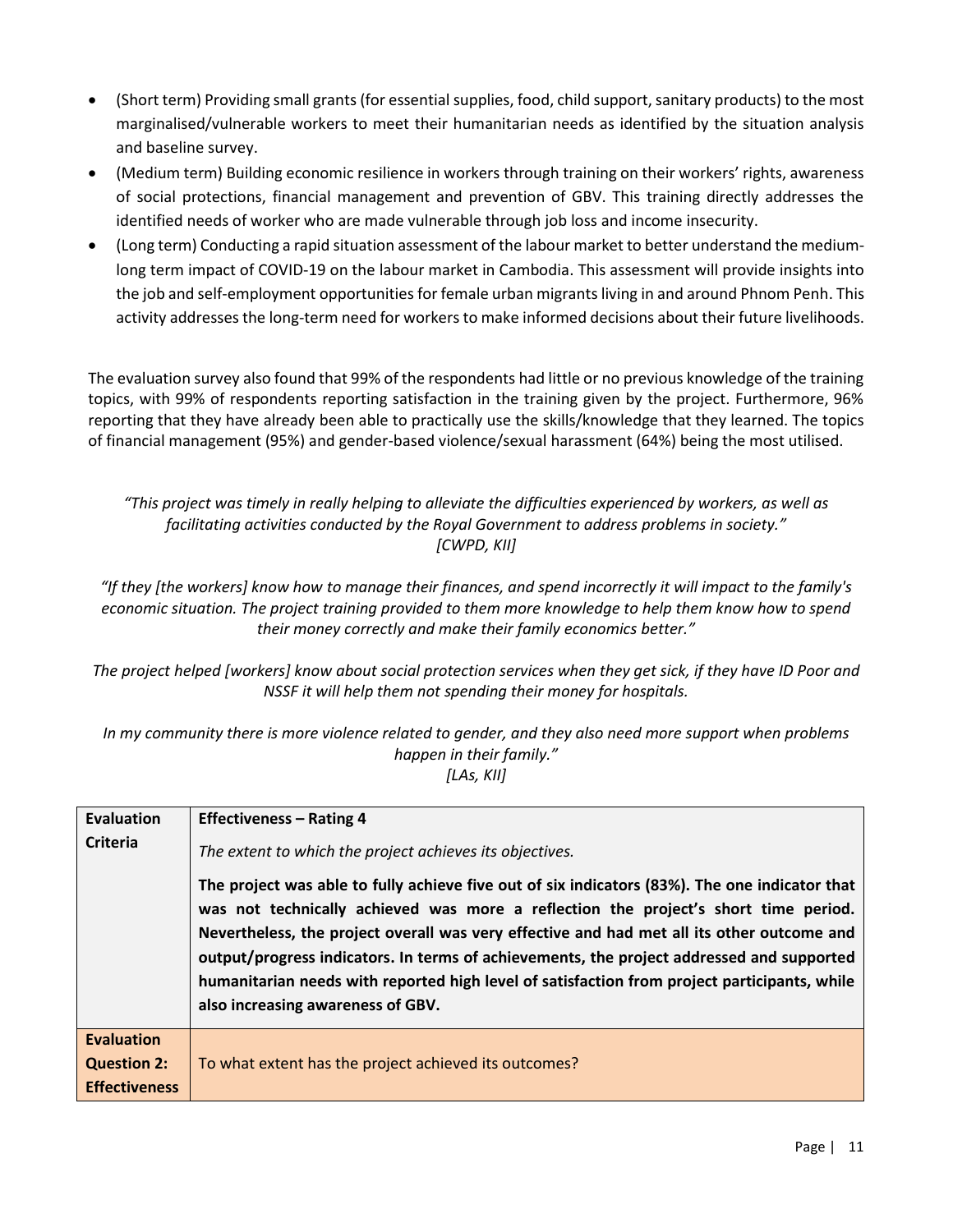Achievement of the project's outcomes for the purposes of this evaluation are measured below with regards to a selection of relevant indicators as agreed with project staff. It is noted that the SER project is part of a broader project that incorporates interventions in Cambodia and Vietnam. The wider project indicators (that are not measured in this evaluation) encompass output-based indicators from the CARE International Global Indicators (CI-GI) relating to interventions for the wider project that is also conducted in Vietnam. It is also noted that the project indicators used for the evaluation do not have relevant targets, as the targets were set for the wider project and are not specific to Cambodia.

| <b>Project Outcome</b>  | <b>Indicators</b>             | <b>Baseline</b>       | <b>Endline</b>         |
|-------------------------|-------------------------------|-----------------------|------------------------|
| <b>Outcomes 1:</b>      | <b>Outcome 1 Indicator:</b>   | N/A. Not specifically | An average of 82% of   |
| Female garment          | # and % people satisfied with | measured.             | respondents were       |
| workers have            | safety, adequacy,             |                       | satisfied.             |
| increased knowledge     | inclusiveness, and            |                       |                        |
| and skills to cope with | accountability of             | Knowledge             | Knowledge              |
| the economic impacts    | humanitarian assistance       | measurements:         | measurements:          |
| of COVID19.             | and/or protection services    | -52% heard of social  | -99.7% heard of social |
|                         | provided by CARE and          | protections           | protections            |
|                         | partners. (CI-GI#19)          | -46% heard of NSSF    | -99.7% heard of NSSF   |
|                         |                               | -35% heard of ID Poor | -97% heard of ID Poor  |
|                         |                               |                       |                        |

To measure this indicator, the evaluation adapted the methodology of the relevant CARE International Global Indicator (CI-GI) that this project indicator was based on. The CI-GI 2030 Indicators Guidance provided definitions for the concepts of safety, adequacy, inclusiveness, and accountability with reference to satisfaction levels of the provision of humanitarian assistance. Humanitarian assistance for the project being small grants provided in the following categories: cash assistance for vulnerable persons(\$85), food assistance (\$35), child (<2) support (\$20), women hygiene/sanitary support (\$8). The adapted definitions (in relation to the provision of humanitarian assistance) that were used for this evaluation were:

- SAFETY: assistance was not harmful, secure, with no negative effects, no physical or psychosocial risks/problems.
- ADEQUACY: assistance was relevant, useful and needed by the recipient.
- INCLUSIVENESS: assistance was equally accessible for all people including men, women, people with disabilities, poor, single, married, ethnic minorities etc.
- ACCOUNTABILITY: provision of assistance was transparent, with no corruption, favouring or discrimination.
- COMPLAINT MECHANISM: (an additional element added for this indicator) If you had a suggestion for, or a problem with the humanitarian assistance, do you think you could freely make that suggestion or lodge a complaint.

Respondents who received humanitarian assistance (232 out of 362 respondents, 64%) were asked to rate the humanitarian assistance they received with regards to the above elements, commenting if they perceived the assistance they received as being safe/adequate/inclusive/accountable/able to give feedback. Responses allowed were: Completely Yes; Mostly Yes; Not Really; and Not at All. On average 82% of respondents reported positively (Mostly Yes or Completely Yes) to these five elements. The strongest elements in terms of positive responses were Safety (100%), Adequacy (99%, Inclusivity (98%). Despite these strong respondents from the survey, there were reported weaknesses. The elements of Accountability (74%) and Complaint Mechanism (39%) were highlighted by respondents as areas where they were not wholly satisfied. The results indicated that 26%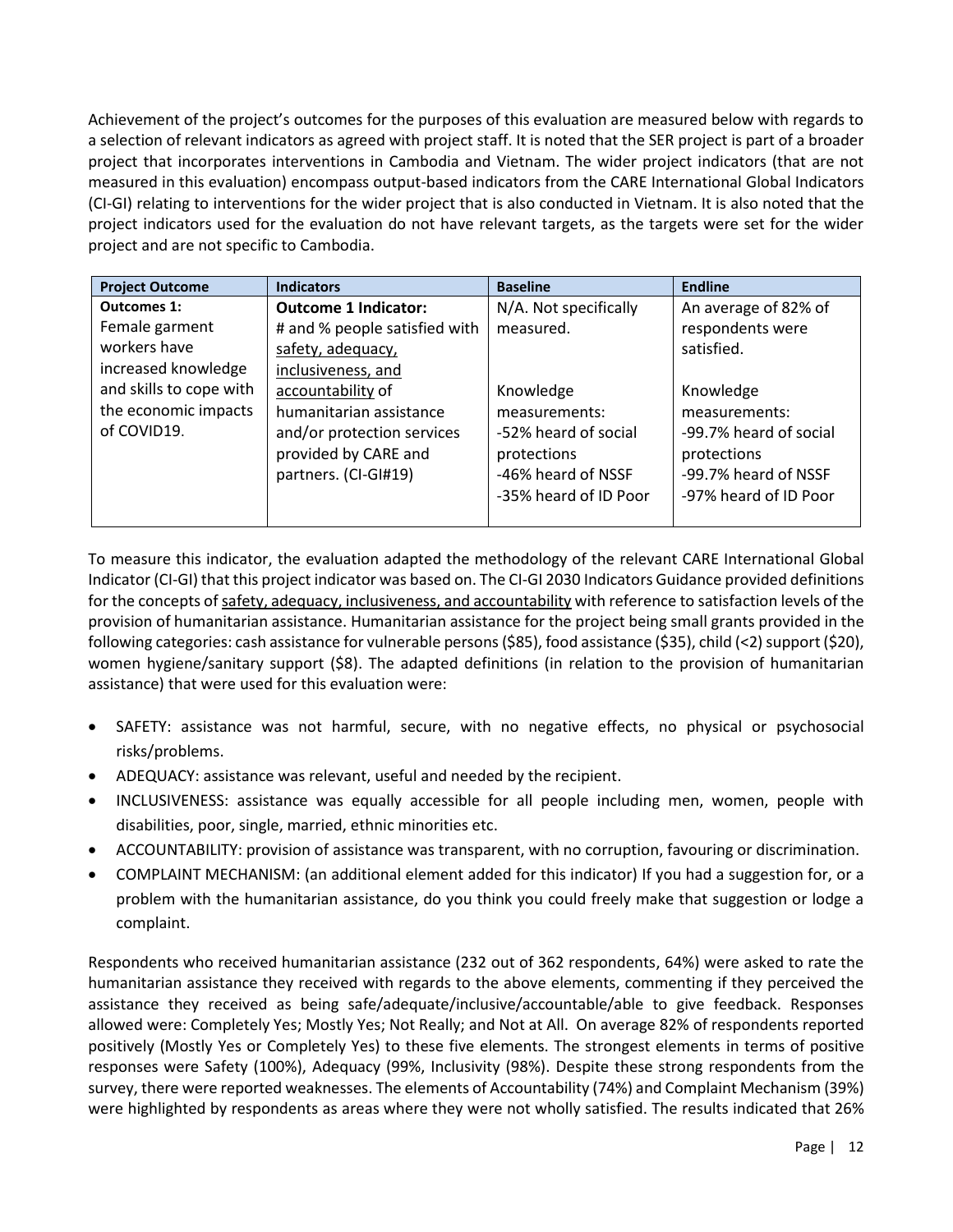of respondents (who received assistance) didn't feel that the provision of assistance was transparent and 61% felt that they couldn't freely make a complaint if they wanted to. See figure below for perception responses.

<span id="page-14-0"></span>

**Figure 2: Respondents' Perception of Satisfaction of Humanitarian Assistance (n=232)**

With regards to the reported weaknesses in terms of accountability, notably no respondents reported a complaint through the survey's FAM protocols. Furthermore, the evaluation found that members of the humanitarian assistance selection committee, determined the provision of assistance to the project participants without discrimination for all people including men, women, people with disabilities, poor, single, married etc. The selection committee was supplied with complete profile information on potential recipients from project staff, which they then carefully reviewed before making the decision to award them the small grants. In particular, prioritising vulnerabilities such as disability and pregnancy. Project staff reported that peer educators (who provided project training to the workers), as well as CWPD staff were highlighted to project participants (during the training activities) as being focal points who were able to receive complaints or feedback on the humanitarian assistance distribution process. Anecdotal evidence, suggests that some respondents were unhappy due to a perception that certain workers received more humanitarian assistance than others. In many of these cases peer educators clarified with workers about the selection process and the varying levels of vulnerability that determined the selection criteria and process, to which they then understood the process better. Notably however CARE's formal FAM protocols, which provides project participants with explicit notice of a confidential complaint mechanism, through a QR code and subsequent online google document complaint form, was only officially approved and launched in late January 2022. So far, no complaints were reported as being received through this formal mechanism.

It was unfortunate that the FAM QR code protocol was only launched so late in the project, as it represented a means to lodge a complaint in a confidential, private and non-face-to-face manner. While it appears, the project was transparent and accountable to a set selection criterion, as well as providing a means for project participants to give feedback/complaints through peer educators or CWPD staff (and did receive some feedback); the evaluation found that there was a lack of a confidential and private means in which to provide feedback or complaints. The dissatisfaction reported by the respondents in the survey, likely could be a reflection of jealousy or unhappiness amongst some workers that they didn't receive more humanitarian assistance compared to others, with no evidence to suggest corruption or inappropriate behavior on behalf of the project staff (CARE, CWPD or PEs).

Page | 13 The evaluation find that this indicator has been achieved with a majority (82%) of respondents reporting their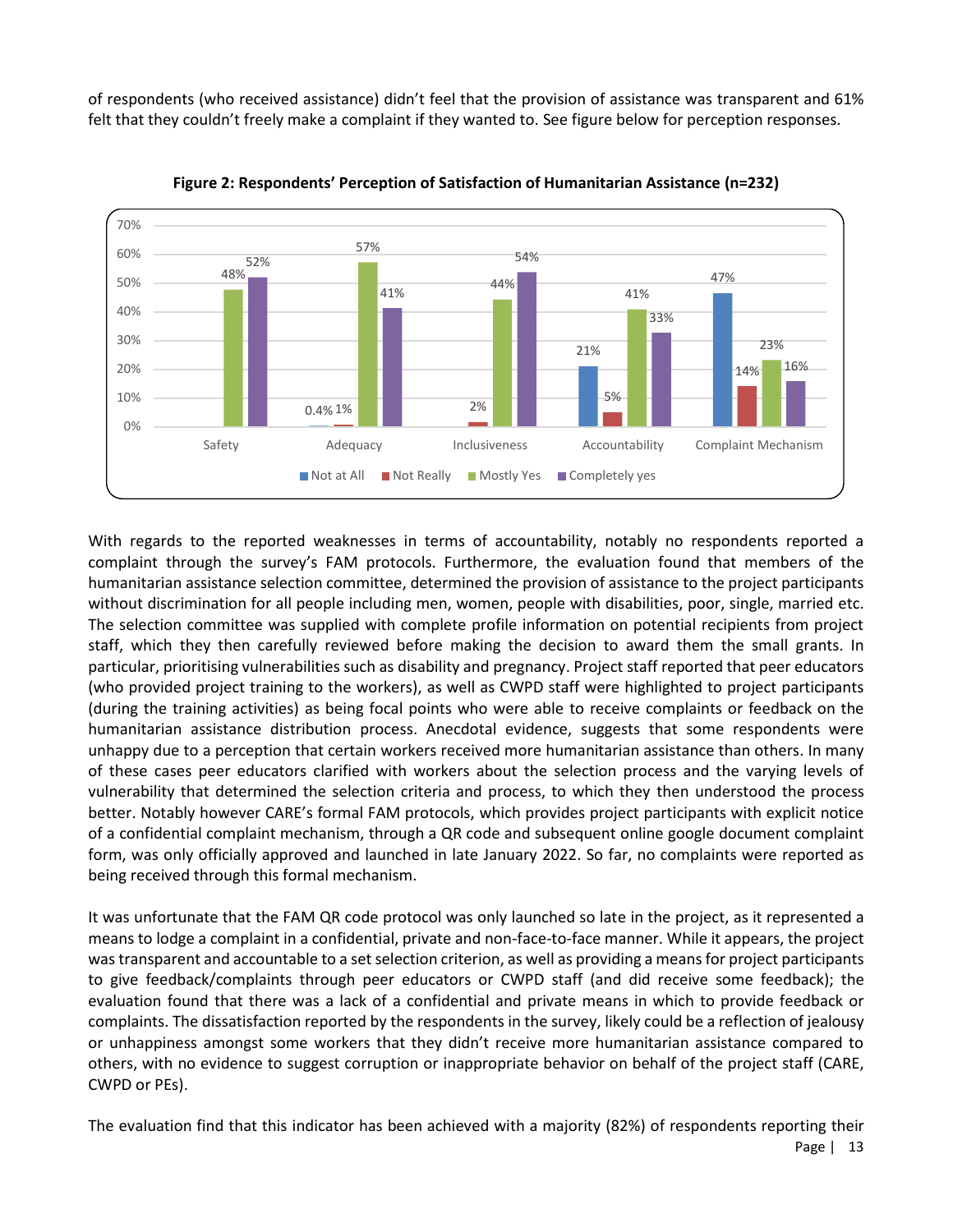satisfaction with the safety, adequacy, inclusiveness, and accountability of humanitarian assistance provided by the project.

| <b>Project Activity</b>       | <b>Indicators</b>                                                           | <b>Baseline</b> | <b>Endline</b> |
|-------------------------------|-----------------------------------------------------------------------------|-----------------|----------------|
| <b>Activity 1.1: Economic</b> | Indicator 3.                                                                | - 2 out of 356  | - 2 out of 362 |
| <b>Resilience Training</b>    | # and % women and girls who<br>access GBV response services.<br>$(CI-GI#4)$ | respondents     | respondents    |

This indicator aimed to measure the number of female project participant that accessed clinical, medical or health services, protection services, safe spaces, as well as legal services and/or economic and police support, in response to an incident of GBV. It is noted again that this indicator was drawn from the CI-GIs and does not have a specific target, as it is more reflective of a regional program indicator.

The data reflects very minimal access by respondents to GBV response services across the period of the project (2 at the baseline and 2 at the endline). However, even in the absence of a specific target for this indicator, this does not necessarily reflect poor achievement. The evaluation found that at the baseline 3% (11/356) of respondents and at the endline 5% (19/362) of respondents reported they were experiencing GBV. This small increase in the reporting of experiencing GBV correspondents with an increase in knowledge/awareness of GBV. At the baseline 65% (231/356) of respondents did not know what GBV was, while at the endline only 8% (30/362) of respondents reported not knowing what GBV was. This is a positive finding, highlighting heightened exposure and understanding of GBV within the project participants.

Notwithstanding this, there wasn't a corresponding increase in the accessing to GBV response services. This may well be a reflection of the time period in which the figures have been collected, November 2021 (baseline) and January 2022 (endline), which was quite a short period (due to the short project period and delays to the start of the project – see Evaluation Question 3 below) and therefore this does not appear to have allowed for observations in corresponding changes in behaviours of survivors of GBV.

| <b>Project Activity</b> | <b>Indicators</b>                 | <b>Baseline</b>                | <b>Endline</b>          |
|-------------------------|-----------------------------------|--------------------------------|-------------------------|
| <b>Activity 1.5:</b>    | Indicator 10.                     | N/A. Not specifically          | 64% (232/362)           |
| Provide essential       | # and % people (as % of People    | measured                       |                         |
| supplies for            | in Need where applicable) who     |                                |                         |
| garment workers         | obtained (directly/indirectly)    | <b>Top Humanitarian Needs:</b> | Top Humanitarian Needs: |
| quarantined and         | humanitarian support and/or       | -92% money                     | -71% money              |
| in lockdown             | protection services provided      | -42% non-food items            | -24% education support  |
| during COVID19          | by/with support from CARE and     | $-40\%$ food                   | $-20\%$ food            |
|                         | partners in line with global      | -37% medicine                  | -22% medicine           |
|                         | standards of lifesaving & quality | -36% medical care              | -17% medical care       |
|                         | assistance (CI-GI#20)             | -32% education support         | -14% non-food item      |
|                         |                                   |                                |                         |

The evaluation finds this indicator while not specifically achieved, reflects a modest positive outcome for the project.

This indicator aimed to measure the number of project participants that were supported by the project, in particular to address crisis support needs and also food insecurity, that were experienced as a result of COVID-19 restrictions in the target provinces. Humanitarian support for the project being small grants provided in the following categories: cash assistance for vulnerable persons (\$85), food assistance (\$35), child (<2) support (\$20), women hygiene/sanitary support (\$8).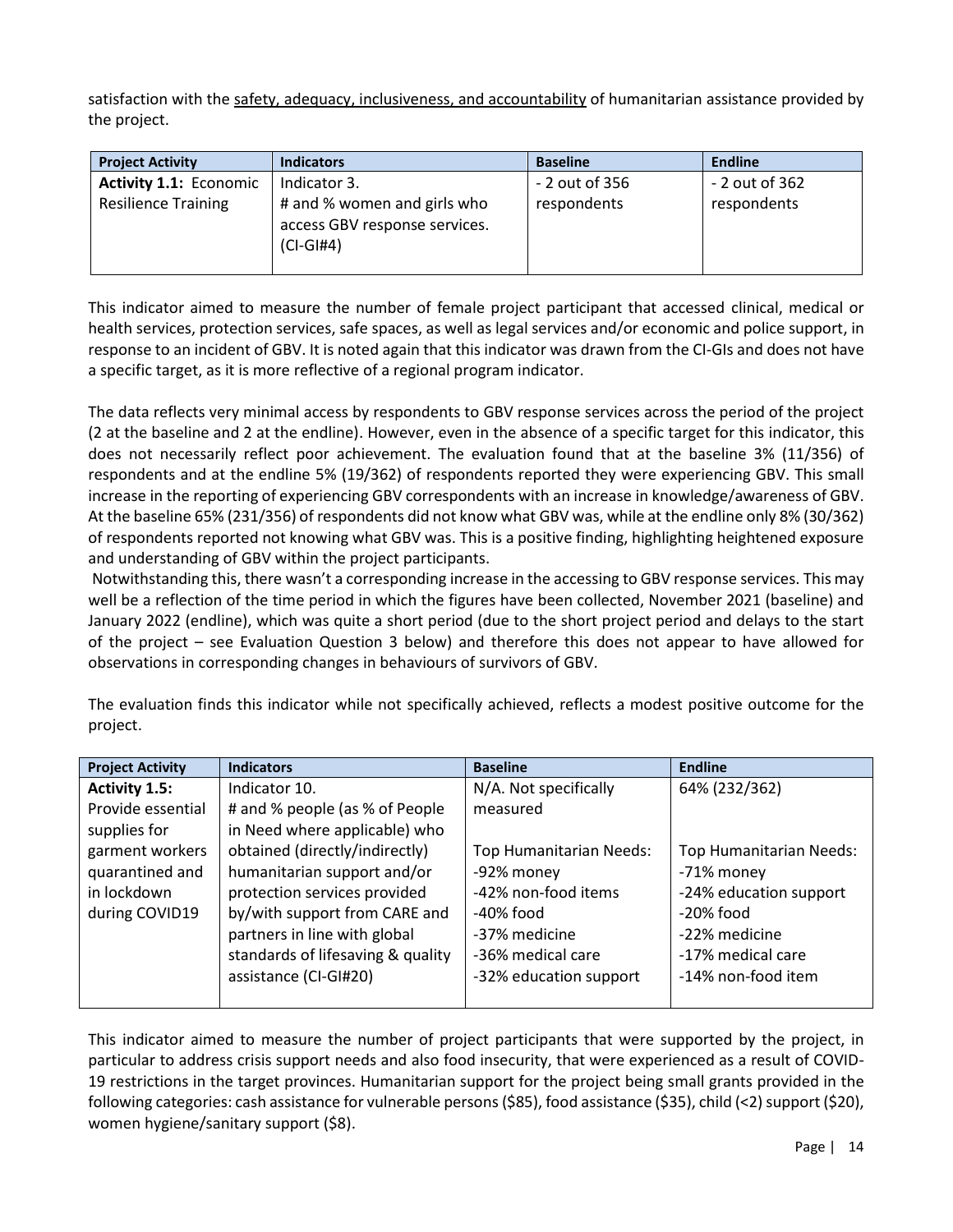<span id="page-16-1"></span>According to project tracking data the following project beneficiaries received humanitarian support. Overall the targets were exceeded and reflected effective implementation of this activity.

| <b>Type of Humanitarian Support</b>                 | <b>Target</b> | Actual    |
|-----------------------------------------------------|---------------|-----------|
| Cash assistance for vulnerable persons (\$85)       | 580           | 1126      |
|                                                     |               | (198 PwD) |
| Food assistant (\$35)                               | 2100          | 2518      |
|                                                     | (330 PwD)     | (113 PWD) |
| Child $(<2)$ support $(20)$                         | 330           | 298       |
| Women hygiene and sanitary support (\$8)            | 2100          | 2018      |
| <b>Total Workers Receiving Humanitarian Support</b> | 2000          | 3644      |

**Table 3: Distribution of Humanitarian Support Targets and Actual** 

The evaluation found that a majority of respondents (64%) were provided with humanitarian support, with project participants that were experiencing a variety of hardships and shocks being provided such support. Shocks and hardships included: loss of employment, temporary suspension, reduced hours, lockdown hardships, pregnancy, single mother, persons with disabilities, large households and no access to social protection. The project's activity tracking reports that 3,644 small grants were provided, exceeding the project target of 2,000 by 82%. The evaluation further tracked how the humanitarian needs of the respondents changed between the baseline and endline. On average the top six humanitarian needs (shown in the figure below) were reduced by 43%, with the largest decreases being for non-food items<sup>1</sup> (67%), medical care (53%) and food (50%).

These are all very positive results, highlighting the project's practical effectiveness to support the project participants. The evaluation finds that this indicator had been achieved.

<span id="page-16-0"></span>

## **Figure 3: Respondents' Humanitarian Needs During the Project**

| <b>Project Activity</b>       | <b>Indicators</b>           | <b>Target</b> | Achievement |
|-------------------------------|-----------------------------|---------------|-------------|
| <b>Activity 1.1: Economic</b> | 1. # women participating in | 4500          | 4520        |
| <b>Resilience Training</b>    | training to strengthen      |               |             |
|                               | economic resilience (by     |               |             |

 $1$  Non-Food Item means: essential household items such as mattresses, blankets, plastic sheets, containers for water, cooking utensils and hygiene kits.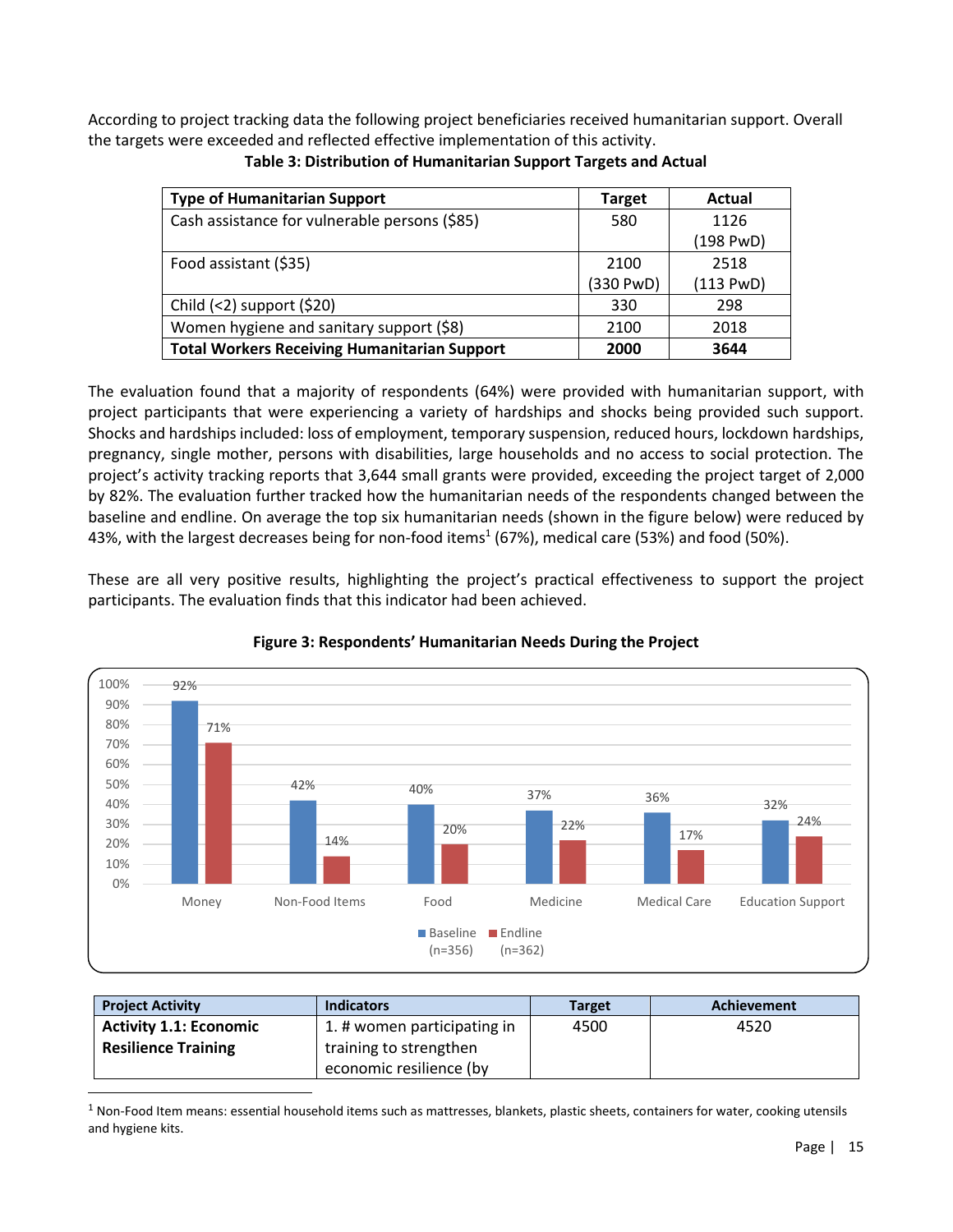|                                                                                    | module and by face to face<br>or online)                                      |     |          |
|------------------------------------------------------------------------------------|-------------------------------------------------------------------------------|-----|----------|
|                                                                                    | 2. Number of peer leaders<br>receiving Train the Trainer<br>training          | 45  | 63 (40F) |
| <b>Activity 1.3: Engaging men</b><br>and boys to create an<br>enabling environment | # of males receiving training<br>(by module and by face to<br>face or online) | 500 | 573      |

According to project tracking data, the implementation of training activities were also exceeded, in all the three categories. This again is a reflection of the project's effective implementation.

| <b>Evaluation</b>                                            | <b>Efficiency - Rating 4</b>                                                                                                                                                                                                                                                                                                                                                                                                        |
|--------------------------------------------------------------|-------------------------------------------------------------------------------------------------------------------------------------------------------------------------------------------------------------------------------------------------------------------------------------------------------------------------------------------------------------------------------------------------------------------------------------|
| <b>Criteria</b>                                              | Measures the outputs of the project in relation to the inputs. Were activities cost-effective and<br>achieved on time?                                                                                                                                                                                                                                                                                                              |
|                                                              | The project is projected to spend 98% of its budget, which is a very positive result especially<br>given the administrative delays encountered that delayed the start of the project and the<br>challenges to implementation such as COVID-19 restrictions and lack of reliable means of<br>communication with project participants. A delayed start to the project however meant not<br>all activities could be completed on time. |
| <b>Evaluation</b><br><b>Question 3:</b><br><b>Efficiency</b> | How have the project interventions been efficient, including value for money and outcomes of<br>interventions in the coverage areas?                                                                                                                                                                                                                                                                                                |

The financial report for the project was not available at the time of writing this evaluation report, however project staff estimated the burn rate for the project to be close to 98%. This is very positive achievement, particularly given the project's very short project period (8 months) and also considering that the project's administrative contract was only officially signed in September 2021. Due to internal administrative delays the project was only officially financed in September 2021. This meant that while CARE project staff could work on preliminary and preparatory project activities, such as planning, preparing purchase orders and preparing the training manuals and curriculum, no money could be spent to action the project activities (field work, training, small grant disbursement, engaging consultants to conduct the baseline and market survey etc.). A notable consequence of the delayed start of the project was that the project's baseline and rapid situation assessment of the labour market, was not completed earlier in the project's cycle so that the results could have been used to tailor and inform the development of the project's training materials and curriculum.

Additionally, the impacts of COVID-19, that is the need to reduce large gatherings and some project staff contracting COVID-19 or being close contacts and needing to isolate, generally meant that the project was challenging to implement. A further challenge was managing communications with the project participants. Given that the factory workers were facing financial hardships, many of them did not have access to mobile phones, instead using friends or a landlord's phone number as a point of contact, which meant that project participants were not easily contactable to notify them of project activities or verify information and send funds with regards to the providing the humanitarian support. This means that project staff had to work at nights and weekends in order to maintain contact with project participants. Despite these challenges and as a result of the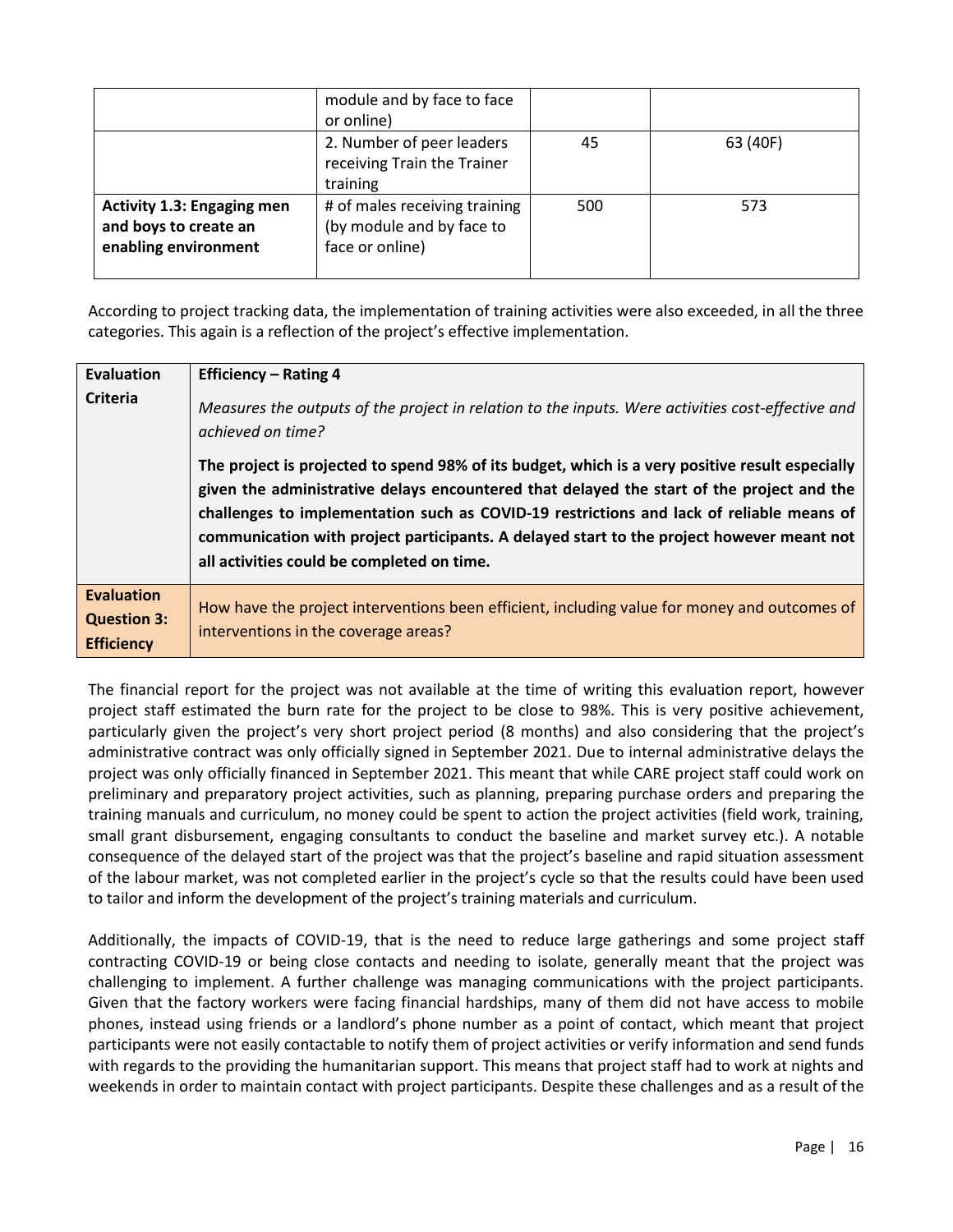project staffs' hard work and resilience, the project was able to conduct its training activities and provide the small grants in a timely manner within the project period.

| <b>Evaluation</b>                       | Impact - Rating 5                                                                                                                                                                                                                                                                                                                                                                           |
|-----------------------------------------|---------------------------------------------------------------------------------------------------------------------------------------------------------------------------------------------------------------------------------------------------------------------------------------------------------------------------------------------------------------------------------------------|
| <b>Criteria</b>                         | Significant changes in the target population, positive or negative, intended or unintended,<br>brought about by the project's interventions.                                                                                                                                                                                                                                                |
|                                         | The project has been able to provide much need emergency humanitarian support and impart<br>practical knowledge about social protections, financial management and GBV with factory<br>workers. Additionally, the project has fostered the creation of networks between the project<br>stakeholders and built the capacity of the project's service providers (peer educators and<br>CWPD). |
| <b>Evaluation</b><br><b>Question 5:</b> | What were the key impacts of the project?                                                                                                                                                                                                                                                                                                                                                   |
| Impact                                  |                                                                                                                                                                                                                                                                                                                                                                                             |

- Despite the short project period, a large number of factory workers (4,503) and peer educators (104) were engaged by the project's training. Providing them with knowledge and information on the project's very practical and relevant topics of social protections, financial management and GBV. Notably 99% of respondents reported that the training provided to them was useful in helping them cope with find support for the impacts of the COVID-19 pandemic. Financial management was reported by respondents as being the most relevant and useful topic (95%, 328/362) that they learned about, with financial literacy knowledge increasing from 62% of respondents who could choose 3 or more good loan circumstances at the baseline to 76% at the endline.
- Given the crisis situation created by the COVID-19 pandemic, much needed humanitarian support was provided to project participants(5,414). While the humanitarian support given were relatively small amounts to each person, the support was able to provide some relief and help alleviate and reduce some of the burdens of financial and food insecurity that were being faced by the factory workers.
- CARE's work with local partner CWPD helped to build the experience and technical capacity of a local NGO in Cambodia. While CWPD had extensive experience working with factory workers, the provision of emergency humanitarian support was a new and unique experience, which expanded their skills set within a supportive and nurturing environment.
- The confidence and technical capacity of the peer educators has been improved, in particular on practical topics that can provide tangible support to garment workers and also themselves during these challenging times of the COVID-19 pandemic.
- Project participants were made more aware of very practical topics that were very relevant to their needs and could easily be put into practice. In particular: knowledge of their worker's rights and social protections that are available to them, so that they can avoid being exploited and have access to social assistance and insurance; knowledge of financial literacy, so that they have a better understanding of their households finances, learning how to save and spend responsibly especially during crisis periods; and knowledge of GBV issues, so that they can identify incidents of violence and harassment, both at home and in the factories.

*"The project helped the workers who always spend more money without saving to understand and know*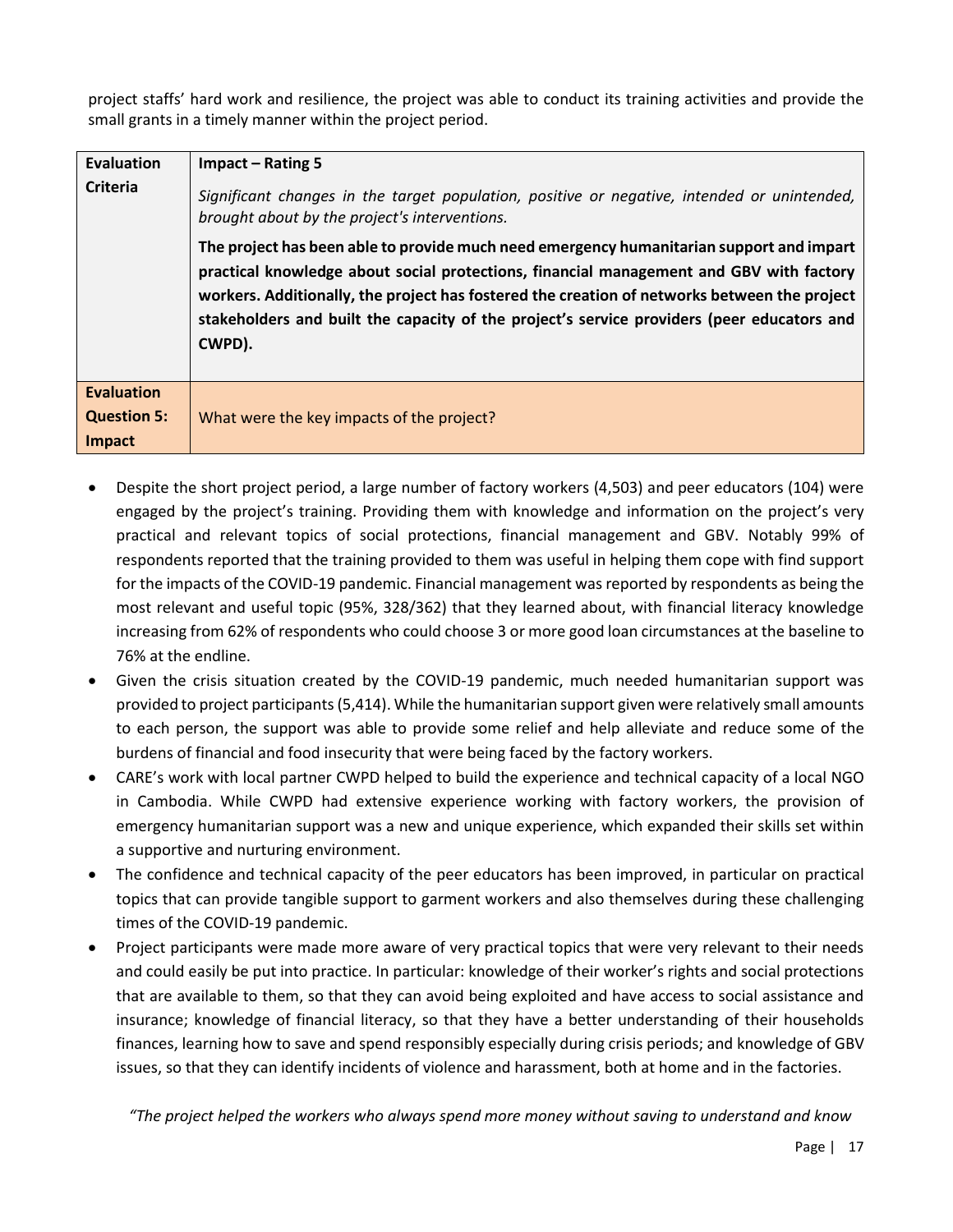*how to save their money, they also know about the bad things of using violence in the family." [Peer Educator, KII]*

*"Changes such as having a good job, reducing domestic violence, better budget management, better knowledge of social services." [Local authority, KII]*

*"Participants better understand their own actions or the actions of others acting on whether or not they are involved in harassment."*

*"The knowledge of financial management is really important to help the workers have more understanding in spending to the right thing and needs, to help them reduce the expenses to unnecessary things." [CWPD, KII]*

| <b>Evaluation</b>  |                                                                                                                            |
|--------------------|----------------------------------------------------------------------------------------------------------------------------|
| <b>Question 6:</b> | Were there any unintended consequences or unexpected results that may occur during or<br>after the course of intervention? |
| Impact             |                                                                                                                            |

- The project was designed to work through peer educators as they would be mobilised and deliver information and training to the project participants. It was envisaged that the peer educators would be the main focal and contact point for the factory workers to draw information about the project topics (humanitarian support, social protections, financial management and GBV), however many factory workers directed their enquiries to local authorities. Project staff reported that local authorities were not always able to provide adequate responses to these enquiries, often having limited knowledge of the NSSF or social protections. This was an unintended result of the project's activities and it is suggested that any similar future project should involve local authorities in the trainings to help increase their knowledge and capacity on the relevant topics.
- In contrast to the above situation, the project activities also provided opportunities for peer educators, local authorities and factory workers to interact, communicate and network. These safe spaces to interact created by the project, helped connect these parties and drive more communication and exchanges of ideas and information. Each becoming more aware of available government resources (that they can refer people to or access themselves), especially during this challenging period during the COVID-19 pandemic.
- Anecdotal evidence from project staff provided an illustration of some unexpected positive incidents from the project related to peer educators. One incident involved a peer educator, who after attending the train the trainer (TOT) workshop with CWPD, in particular learning about GBV, realised that she herself was experiencing GBV. She then found the courage to confront her husband and divorce him. Another incident saw a peer educator who after attending the TOT workshop was only able to commit to providing a short amount of training to factory workers due to her work commitments. However, after returning to work, she would put a table and chair outside her shop front displaying information about available social protections and worker rights. She reported that everyday many passersby would stop at her shop to drink teas and ask about the displayed information. The peer educator said that she continues to display the information and disseminate the knowledge to her shop customers.

| <b>Evaluation</b> | Sustainability – Rating 5                                                                   |
|-------------------|---------------------------------------------------------------------------------------------|
| <b>Criteria</b>   | Benefits of the project that are likely to continue after donor funding has been withdrawn. |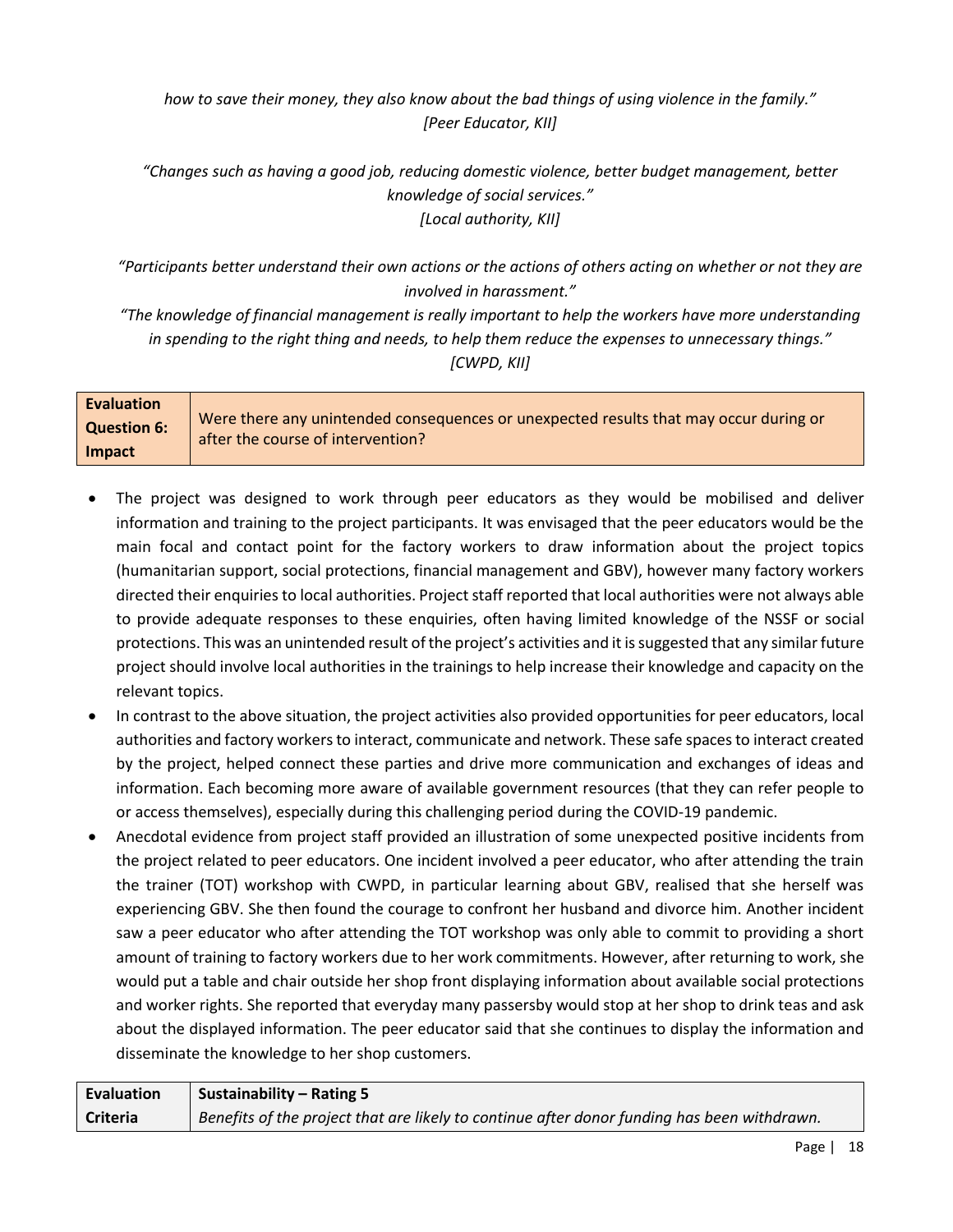|                       | Despite being projected aimed providing short term emergency humanitarian support, the<br>project was designed to build sustainability within the project participants (through economic<br>resilience training) and through the infrastructures peer educators and local NGO partners<br>(building their capacity to implement such project interventions). |
|-----------------------|--------------------------------------------------------------------------------------------------------------------------------------------------------------------------------------------------------------------------------------------------------------------------------------------------------------------------------------------------------------|
| <b>Evaluation</b>     | What is the level of sustainability in the project interventions and smooth hand over to key                                                                                                                                                                                                                                                                 |
| <b>Question 7:</b>    | related stakeholders? What project interventions will continue beyond the life of the project?                                                                                                                                                                                                                                                               |
| <b>Sustainability</b> |                                                                                                                                                                                                                                                                                                                                                              |

Given the short time period of the project (8 months), the aim of the project was to provide humanitarian support but also at the same time build resilience amongst factory workers that would be sustained beyond the project period. So, despite providing very short-term emergency support, the project was designed with training and education interventions that were very practical and which the evaluation has found to be highly sustainable. The evaluation found that 99% of respondents would continue to use the knowledge and skills learned from the project, with financial management (71%) reported as being the most useful topic that would continue to be used by the project participants. The project therefore, while address immediate emergency needs, it also has empowered the project participants to be more shock resistant to economic changes.

The project also utilised peer educators and a local implementing NGO partner, which has provided the project sustainable roots. The use and empowerment of peer educators, who are known and respected amongst the factory workers will remain focal points in their community, being able to continue to disseminate knowledge and information on the issues of social protections, financial management and GBV. The anecdotal story (above in Evaluation Question 6) of a peer educator disseminating information from her shop front to customers, perfectly illustrates the nature of how sustainable the role of peer educators is within their community. Furthermore, partnering with CPWD has strengthened their capacity to deliver emergency humanitarian support, a technical skill that will benefit them for any similar future interventions.

Resource wise the project was also able to create a financial literacy training video which is a very useful resource to continue using within CARE's future projects, particularly given the positive feedback generated by project participants on the practical and sustainability of those financial literacy skills. Additionally, the project's rapid situation assessment of the labour market, will help CARE adapt and tailor additional future project that support alternative livelihoods for factory workers. The research will provide useful data for use by both CARE and future project participants.

| Lessons                                | <b>Lessons Learned</b>                                                  |
|----------------------------------------|-------------------------------------------------------------------------|
| <b>Learned</b>                         | What worked well? What did not work?                                    |
| <b>Evaluation</b><br><b>Question 8</b> | What are the key lessons learnt to improve future project intervention? |

Page | 19 • Communication with some factory workers (especially that facing serious financial hardship) was challenging, especially when they did not have access to a consistent phone number, rather provide phone numbers of friends, neighbours or landlords. CARE should determine better alternative means in which to communicate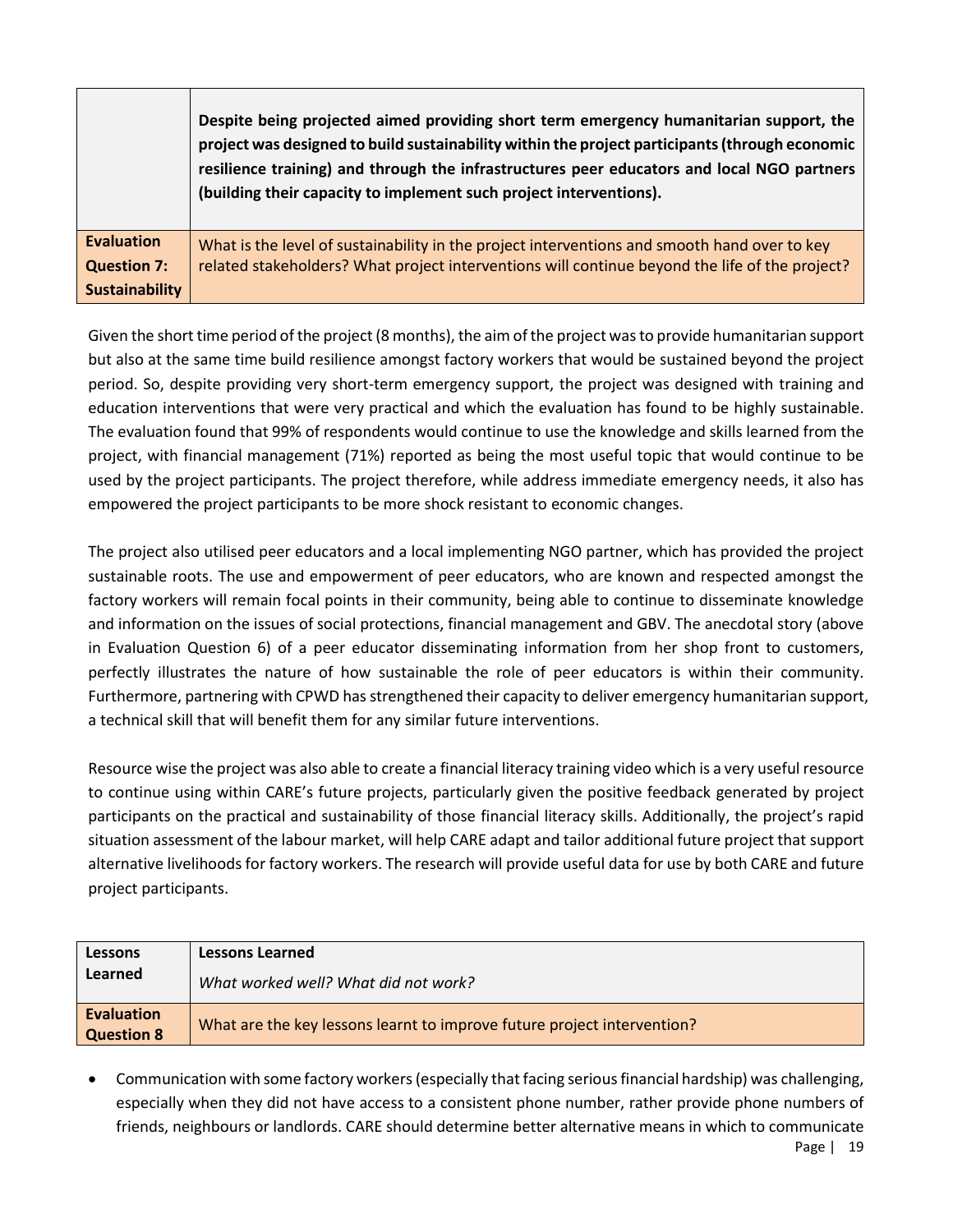with project participants if a similar situation is faced. Perhaps requiring the collection of multiple points of contact.

- It should be noted that the project was not wholly a humanitarian type intervention project, which tend to have a short implementation period, rather the project had knowledge, capacity and resilience training elements which require a longer timeframe to implement. For this reason, as well as the delay to the start of the project and the impact of the COVID-19 pandemic, project staff were faced with a high workload within a challenging environment. Specifically, a longer time period would have given more time to prepare for project interventions such as the training, baseline and rapid situation assessment of the labour market. With more time the baseline and rapid situation assessment of the labour market could have been used to better tailor and inform the development of the training materials and curriculum. Similarly, a longer time frame would have allowed for more details monitoring and tracking of outcomes and impacts of the project's interventions.
- The focus on social protections in the project interventions was a relative new topic especially for factory workers, who are mostly only aware of the NSSF and the IDPoor. As highlighted as an unexpected result of the project, many project participants directing enquiries to local authorities about social protections. While local authorities are aware of social protections in general, they do not have detailed knowledge, especially since many social protections are administered at the national level and not at the village level. Therefore, more cooperation with local authorities should have been sought in order to prepare the local authorities for this situation. Similarly, factories are a focal point for factory workers to seek information about social protections and cooperation with factory managements to supply them with more information on social protections (not just the NSSF) should also have been sought.
- Given the project's primary emergency humanitarian purpose, the project's Gender Marker only met minimal gender requirements and was reported as being Gender Sensitive (Score 2). One potential issue that contributed to this gender score was that the project designed peer educators to be the instigators of change for the project participants. To promote more agency the project should have been designed to have more empowerment of factory workers to be their own agents of change, to access services on their own be it social protections or GBV response services.
- The delay in the signing the project's administrative contract, caused the project to miss opportunities to use the findings of the baseline survey and the rapid situation assessment of the labour market to better inform the development of the project's training activities.
- The evaluation found that while knowledge of GBV improved, the same was not the case for sexual harassment. Indeed, respondents who could not identify sexual harassment increased from 32% (114/356) at the baseline to 38% (139/362) at the endline. Project staff reported that this was not an unexpected finding as CARE's previous sexual harassment projects had encountered similar such resistance to changing attitudes. Such resistance again could be a reflection of the short project period, embedded gender norms that insist women attract sexual harassment or that project participants do not fully understand what sexual harassment is.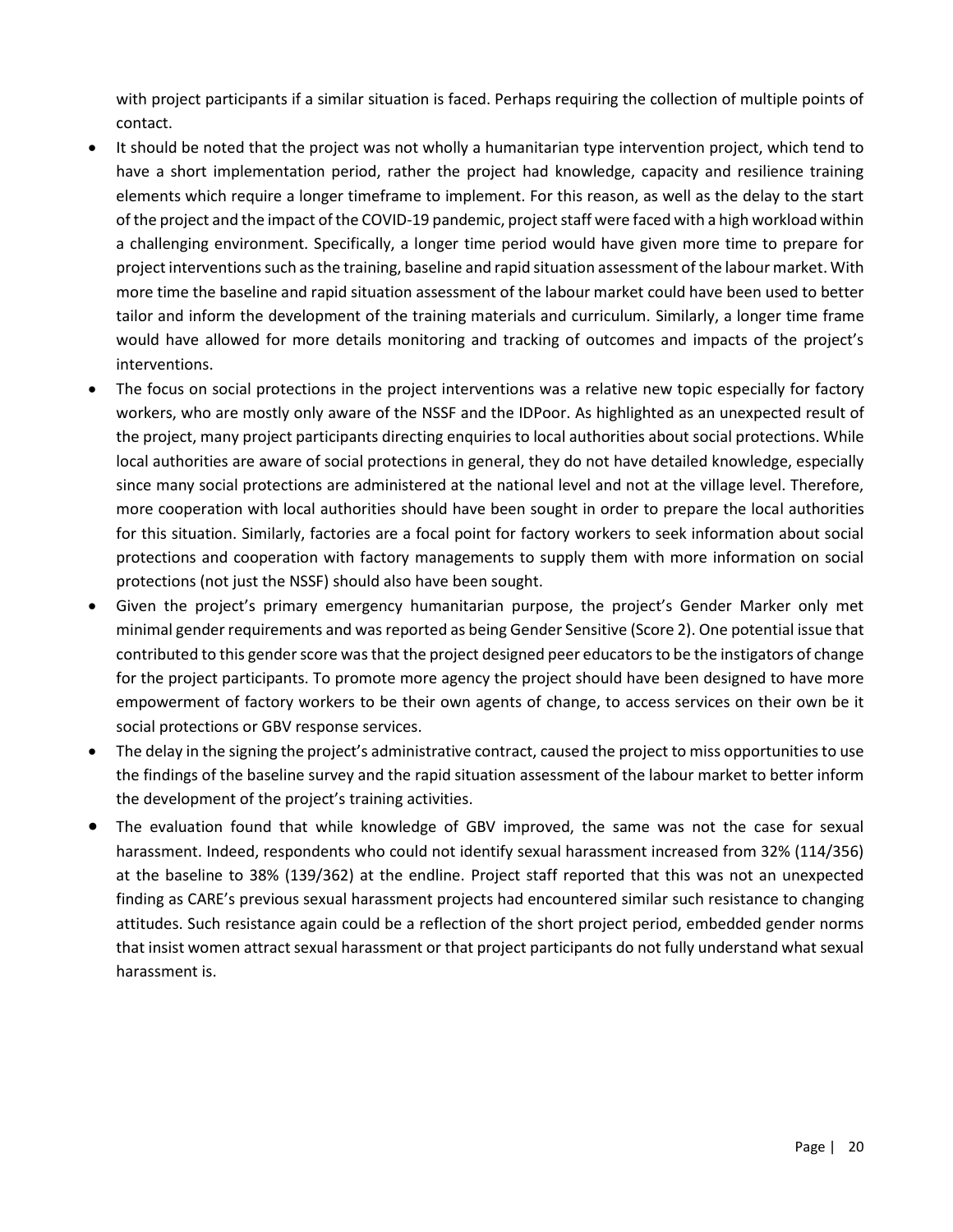# <span id="page-22-0"></span>3. Conclusion and Recommendations

The SER project aimed to strengthen the economic resilience of garment workers affected by the negative impacts of COVID-19. The aim of the project was to address the short and medium to long term needs of project participants, through providing humanitarian assistance to address emergency needs and hardships; and building economic resilience through training on workers' rights, awareness of social protections, financial management and prevention of GBV, which would assist project participants to make better informed decisions about their future livelihoods. The evaluation found that project, despite experiencing a delayed start and being impacted by COVID-19 restrictions and staff illness, was implemented in a manner that was highly relevant, effective, efficient, impactful and able to be sustained beyond the life of the project. The project is awarded an evaluation score of 92% (23/25).

The evaluation found that the project's design was very considered and deliberate at taking into account the needs of factory workers, with CARE's long history of working with factories and research in the industry, helping it better understand the impact COVID-19 would have on the garment industry. The well designed project interventions contributing to the relevance of the project to directly respondent to humanitarian and economic needs of the project participants.

In terms of meeting its objectives, the project performed very well, fully achieving 83% (5/6) of its indicators. The evaluation found that a majority (64%) of vulnerable respondents received relevant and much needed humanitarian assistance. While there were some highlighted concerns for the lack of a confidential and private complaints mechanism, the evaluation found that that the humanitarian assistance was distributed in a structure, fair, transparent and accountable process, without any corruption or inappropriate conduct. Furthermore, respondents reported resounding satisfaction (82%) with the humanitarian assistance they received. The project only recording some non-fulfilment of objectives in terms of respondents accessing GBV responsive service. However, given the short timeframe of the project and monitoring data this finding is not surprising.

The project is expected to spend almost all of its budget, which is very positive given the delay encountered in starting the project. The administrative delay in signing the project's contract did affect the timing and implementation of some activities (baseline survey and the rapid situation assessment of the labour market), however overall it did not stop the project from being effective. The project in terms of impact was still able to work with peer educators and local partner CWPD to address the emergency humanitarian needs of the factory workers and strengthen their economic resilience, in particular their financial literacy, which will continue to be use by them in the long term. The project also leaves a legacy of knowledge and skills with the peer educators and CWPD, ensuring that they will be able use them beyond the life of the project.

#### Recommendations

- 1. Training and education on social protection and financial management were new and innovate topics, highly relevant and highly regarded by the factory workers. Useful and practical skills that are additional very sustainable. CARE should consider integrating these topics into future project interventions.
- 2. Should CARE wish to continue working with factory workers requiring on-going communication or longitudinal studies, protocols to ensure consistent and continued means of communication need to be designed. Circumstances where factory workers do not have access to a consistent phone number may well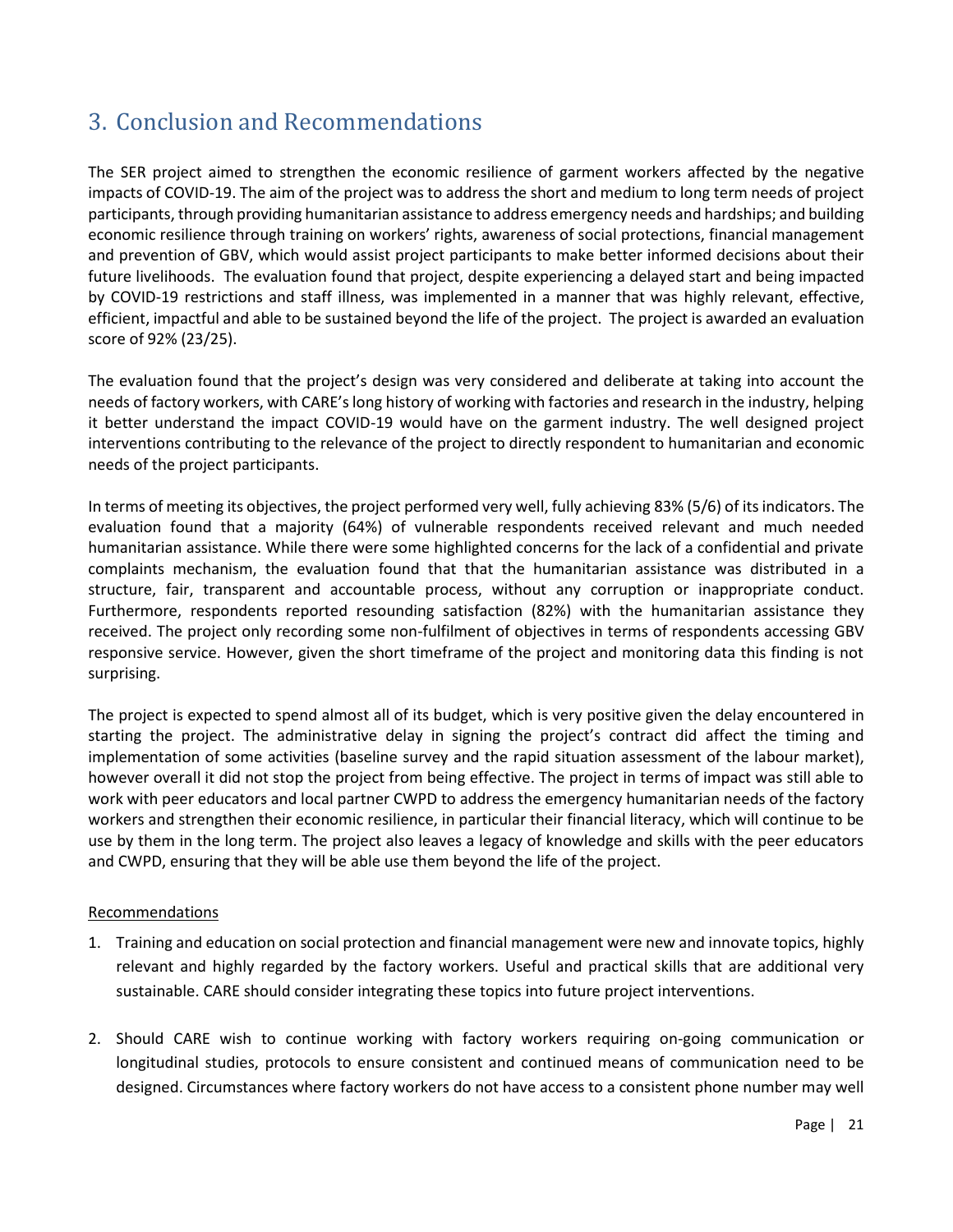arise again and pose challenges to project staff to keep in contact with them. One suggestion may be to collect multiple contact points for each project participant.

- 3. CARE should consider continuing to use or producing more video training resources on topics such a financial literacy and social protection as these tools were well responded to by project participants. They also can easily be shared via social media and the internet for easy reference by project participants. To aid in the dissemination of such resources, the creation of Messenger or Telegram groups, should also be considered.
- 4. A hybrid project's like this that include humanitarian and capacity building elements should not have such a short project period (8 months). To ensure the sustainable effectiveness of the project and also to expand the scope and reach of such project, a period of at least 2 or 3 years should be considered.
- 5. A similar project that focuses on training the community on social protections, should involve cooperation and collaboration from multiple levels of government (local, sub-national and national). Given the social protection schemes involve a multitude of government departments and levels, incorporating widespread government collaboration, will ensure that each level is able to participate actively and effectively in the project.
- 6. Future projects that involve trainings on GBV and sexual harassment, should assess the time and focus allocated to sexual harassment by trainers. Given that that evaluation found sexual harassment understanding to have worsened, future project designs need to reconsider how to best improve the curriculum's ability to address gender norms and cultural bias.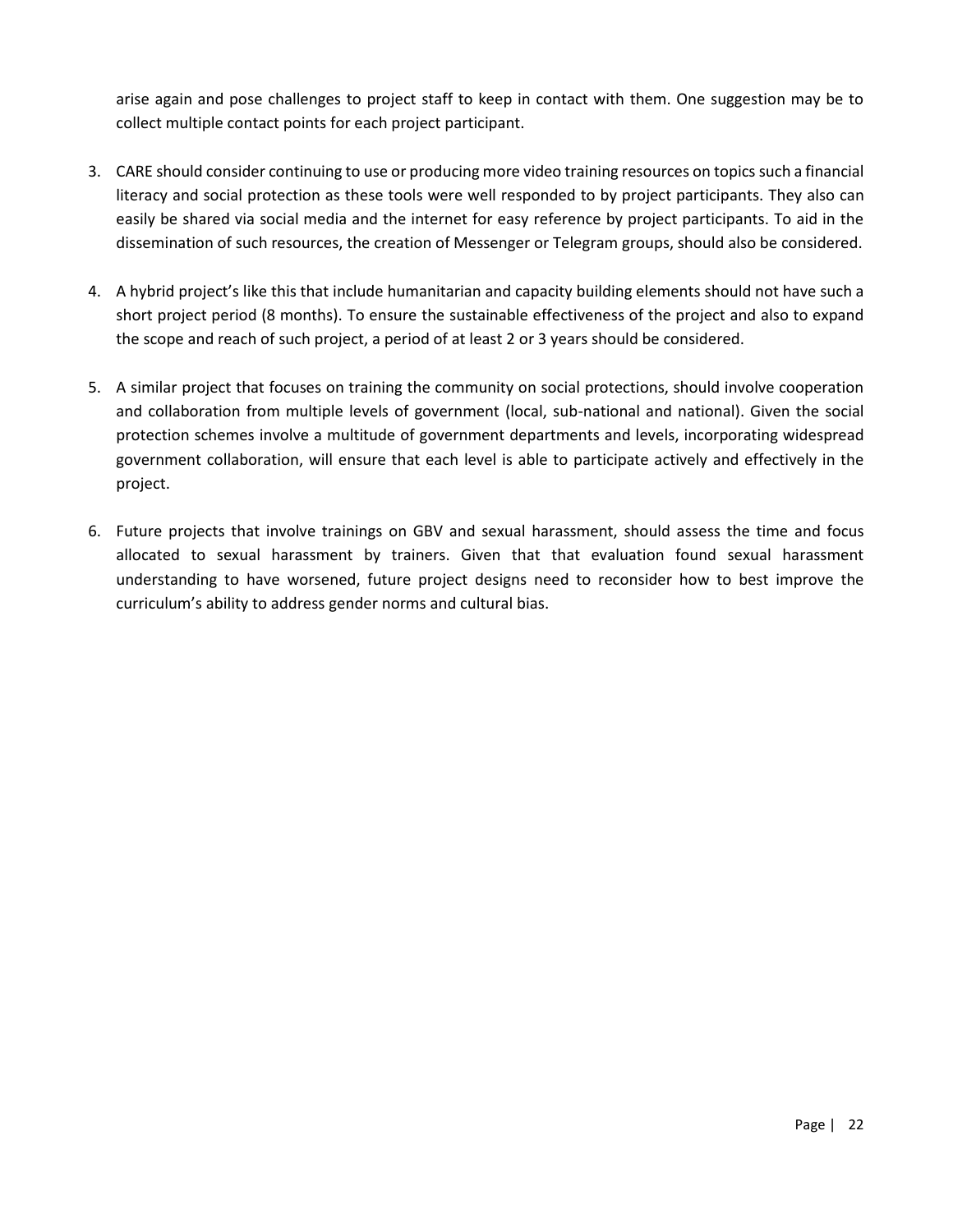# <span id="page-24-0"></span>Annex 1: References

## CARE Documents

- SER Phase 2 proposal;
- SER Activity Tracking System Report December 2021;
- SER Inception Workshop minutes October 2021;
- SER Training Manual September 2021;
- SER MEL Plan October 2021;
- CARE Feedback and Accountability Mechanism (FAM) Assessment Guide;
- CARE, Rapid Gender Analysis for COVID (2020);
- CARE, Garment Workers Needs Assessment During Covid-19 Report (2020).
- CARE International Global 2030 Indicators Guidance (#4, #19, #20)

#### Reports and Publications

- People in Need, DanChurch Aid and World Reflief, COVID-19 Rapid Assessment: Lockdown situation in Phnom Penh (2021);
- World Vision, Survey on the Impact of COVID-19 on Vulnerable Households in Cambodia (2021);
- Centre for Policy Studies, The COVID-19 pandemic and workers in Cambodia: magnitude of impact on suspended workers and implication for policy and programme intervention (2021);
- GIZ, Assessment of Initial Performance of the Cash Transfer Program for Poor and Vulnerable Households during COVID-19 (2021)
- AusAID, TAF, Microfinance in Times of COVID-19 (2021);
- UNICEF, Programme Guidance**:** Strengthening Shock Responsive Social Protection Systems (2019);
- CENTRAL, Challenges of Cambodian Migrant Workers During the COVID-19 Outbreak (2021);
- Asia Floor Wage Alliance, Money Heist Covid-19 Wage Theft in Global Garment Supply Chains (2021);
- Asia Floor Wage Alliance, A Stitch in Time Saved None (2020);
- ILO, Operational Review of the Cambodian National Social Security Fund (2017);
- OECD, Social Protection System Review of Cambodia (2017);
- Cambodian Government's National Social Protection Policy Framework 2016-2025 (2017).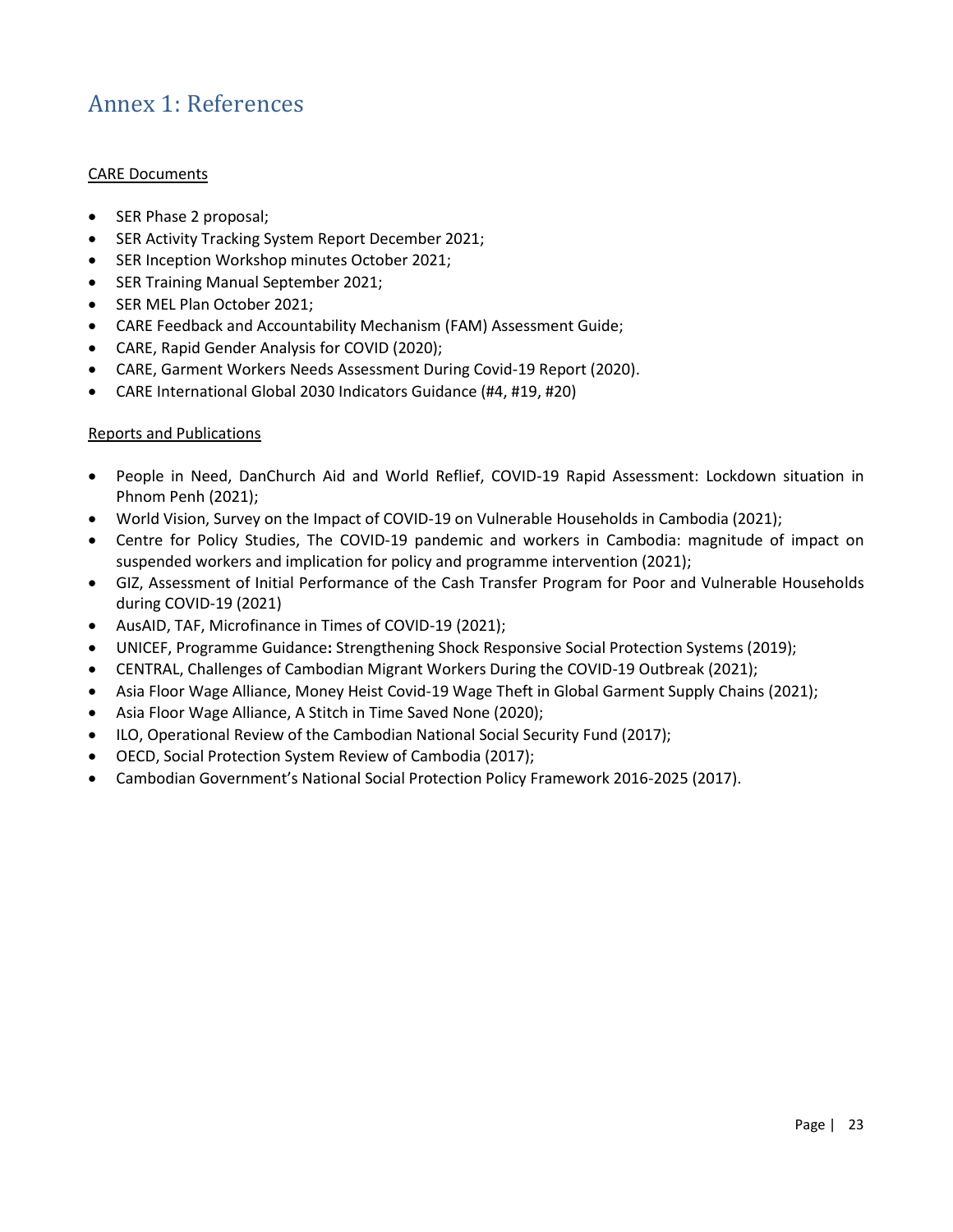# <span id="page-25-0"></span>Annex 2: Evaluation Questionnaires

Please see separate files.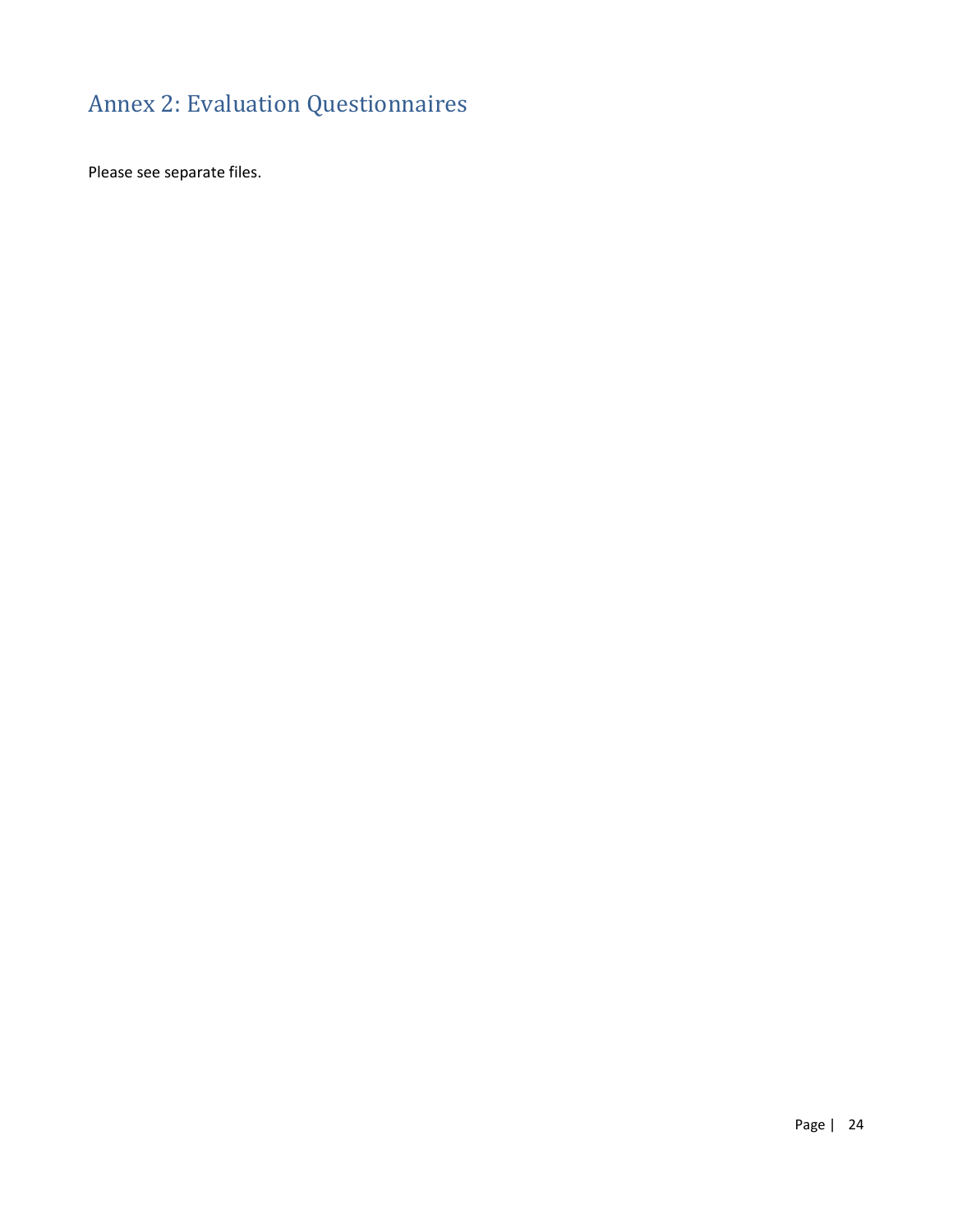# <span id="page-26-0"></span>Annex 3: Case Studies

## **Seng Lyna, is 29 years old and works as a storage controller in a garment factory in Phnom Penh**

#### In her words:

I am married and have one child who is almost 2 years old. I live with my family and my father and mother.

I enjoy my job as we can earn some money for supporting our family. In addition, I have a good working place and have no conflict with anyone.

When the COVID-19 pandemic occurred in Feb 2020, my income decreased as there was not much works to do, the factory reduced the working days and hours. On the other



hand, I was also concerned about the getting COVID-19. My family face hard economic challenges.

We tried our best to save money and not buy the unnecessary things, but sometime I had to borrow money to support our family. Fortunately, I only faced the challenge of a reduced number of days and hours working, and didn't completely lose my job.

I heard about the project from a peer educator in my factory. Before attend the training, I didn't know what social protection was and didn't know what services were available for the social protection. I knew a little about gender and saving money before but not very much.

I learnt about the financial management, social protection and violence related to gender. After the training, I know the ID Poor, NSSF and COVID-19 cash transfer are the social protection services. The training was very useful to help me to manage my finances, I know what I should spend or not to spend on to reduce our expenses, know how to record the income and expenses to avoid the debt. In addition, it's useful to let me know about the sexual harassment, how people just joke or should not talk about that. I also learnt about the social protection to make me know about the services that I should receive and when to use it.

The financial management is really important for me to record the income and expense daily and monthly to see what I can reduce the expenses and save money for our daily life and avoid bad debts. I know what are the benefits from NSSF and when should I use it to reduce our family expenses.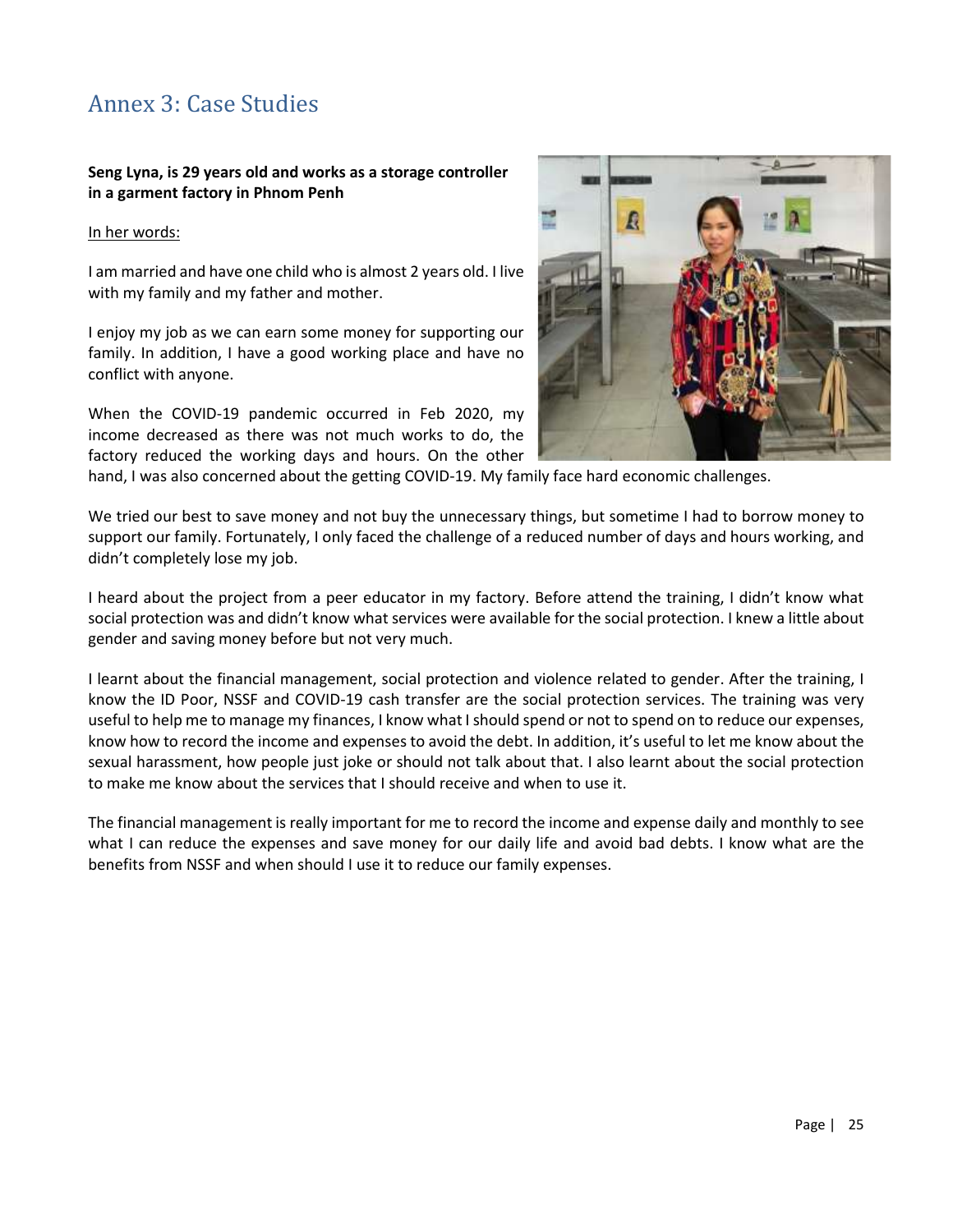## **Art Channy, is aged 32 years old, she works as a garment worker in Kandal province.**

#### In her words:

I am single and live with my father and mother. During March 2020, the factory closed because they were concerned about COVID-19. I faced some challenges such as lack of money to support my daily life as well as money for our family health care.

I had to borrow money from a private lender to pay my debts and support my family's health care. We faced some hard situation as we borrowed the money with a high interest rate.

I manage to get the NSSF card that the factory registered for me, and I got covid19 cash transfer from the government during my suspended job.

I heard about the project from the peer educator in my factory as they came to my factory for dissemination, otherwise I wouldn't have attended the training.

I learnt about the financial management, social protection and violence related to gender. That training was very useful to help me to manage my finances well and I could identify which was a bad type of debt, know

what I should spend or not to reduce our expenses. In addition, it helped me to manage and save the money to support our family in the future.

I've never knew about these topics before. I think the financial management and debt management was the most helpful to me as it let me know what and when I should spend or not, otherwise I will have a bad debt for our family. The humanitarian assistance was also very important as I helped me to support my family in a difficult situation to buy the food and medicine.

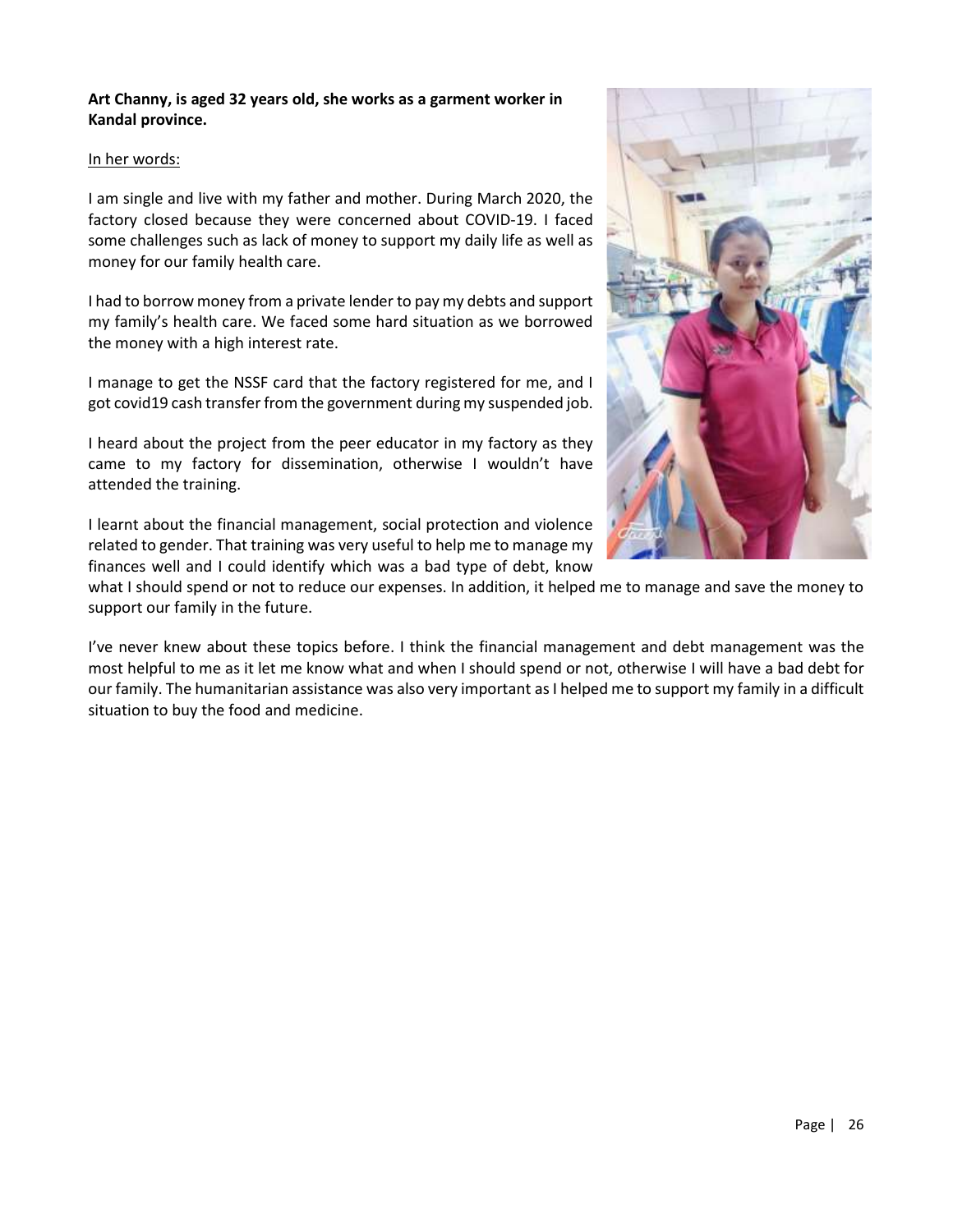## **Ear Sarom, is 60 years old and she works as cleaner in a factory in Phnom Penh.**

#### In her words:

I am a widow and have five children and I live with my fourth daughter and their family.

I am enjoying with my job as we can earn some money for supporting our family. I am concerned that I am too old to find the new job. I faced the challenges as the factory closed and I didn't have enough money to buy food and support the family. In addition, I needed money to buy medicine for my health care.

I also faced the challenges when going to the health center, they didn't treat us as they were concerned about COVID-19 and they asked me to go back home.

I had to borrow money from neighbors. The only thing that I had hope for was to use my NSSF card, but they didn't treat me during COVID-19.

Before attend the training, I heard from other people about social protections but I didn't know what are they were until I received



training. The training was very useful to let women know about the violence related to gender, and helped me to know how to record the income and expenses for financial management the daily life. In addition, I also got some small grant support as well. The knowledge related to financial management is really useful for me to record the income and expense daily. I also know more about the benefits of NSSF than before.

I think social protection was the most helpful to me as I'm always sick and it's better to know what services and benefits from NSSF I can use.